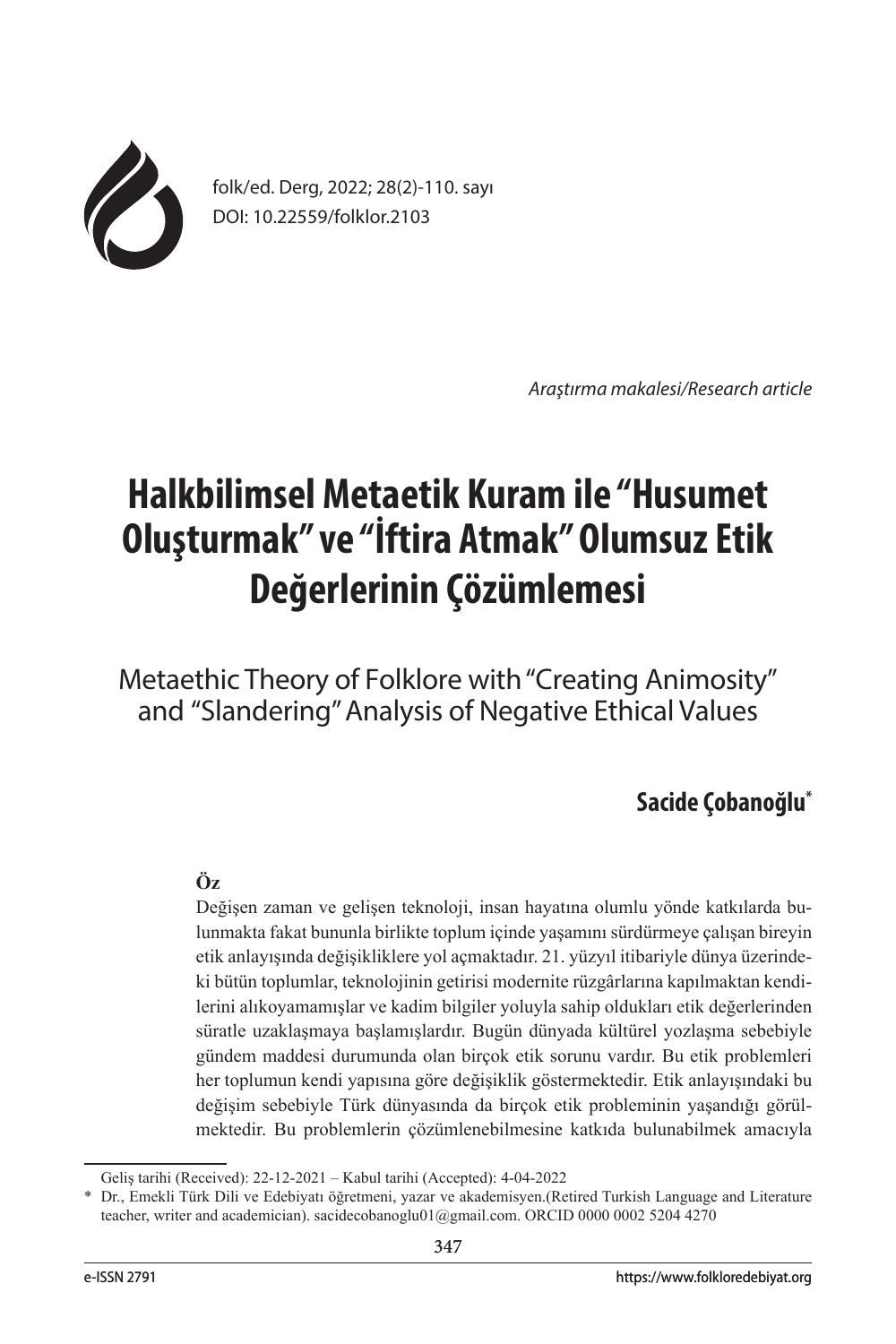halkbilimi ve etik alanlarında yaptığım disiplinlerarası çalışmayla *Halkbilimsel Metaetik Kuram* ve kuramımın inceleme yöntemi *Halkbilimsel Temellendirme Metaetiksel Çözümle Yöntemi*mi ortaya koymuş bulunmaktayım. Halkbilimsel Metaetik Kuram ahlâksal yaşam; gelenekler, görenekler, âdetler, töre ve örfleri esas alarak temellendirilebilir önermesini ortaya koymakta ve bu iddiasını Türk dünyasının tamambilicisi Dede Korkut Kitabı'nın etik indeksiyle ispatlamaktadır. Bu çalışmanın konusu Dede Korkut Kitabı Etik İndeksi'nde olumsuz etik değerlerden biri olarak yer alan *Husumet Oluşturmak ve İftira Atmak Olumsuz Etik Değerleri*ni etik çözümlemesinin yapılmasıdır. Çalışmamızın amacı; Türk toplumunun etik anlayışının ortaya çıkışına kaynaklık eden halkbilimsel anlamda halk fikirleri, metaetiksel anlamda önermeleri belirleyerek *Halkbilimsel Metaetik Kuram*ın anlatılara uygulanması noktasında örnek bir çalışma yapmaktır.

**Anahtar sözcükler:** *halkbilimi, halk felsefesi, metaetik, kuram, yöntem*

## **Abstract**

Technology affects human life both positively and negatively. In the 21st century, all societies have begun to move away from their own cultures and values. There are many ethical problems in the world today. These ethical problems vary according to the structure of each society. Due to this change in the understanding of ethics, it is seen that many ethical problems are experienced in the Turkish world. In order to contribute to the resolution of these problems, I have revealed my *Folkloric Grounding Metaethics Analysis Method*, which is the method of analysis of my theory and *Metaethic Theory of Folklore*, with my interdisciplinary work in the fields of folklore and ethics. Metaetic Theory of Folklore moral life; It puts forward the proposition that it can be justified on the basis of traditions, customs and traditions, proves this claim with the ethical index of the Book of Dede Korkut, the complete scholar of the Turkish world.The subject of this study is the ethical analysis of the *Negative Ethical Values of Creating Animosity and Slandering*, which is one of the negative ethical values in the Dede Korkut Book of Ethics Index. The aim of our study; It is to make an exemplary study at the point of applying the Metaethic Theory of Folklore to the narratives by determining the folk ideas in the folklore sense, the propositions in the metaethical sense, which are the source of the emergence of the ethical understanding of the Turkish society.

**Keywords:** *folklore, folk philosophy, metaethics, theory, method*

## **Extended summary**

Folklore; As a branch of science that aims to better understand and have a deeper knowledge about the human, who is its object, by studying human behaviors and traditions, it researches everything about human beings. This situation ensures that folklore is related to all disciplines in a wide range in terms of both the density of the studied material and the diversity of the study methods in obtaining folkloric knowledge. The fact that only text-based studies were carried out for many years in folklore and the delay in switching to contextcentered studies in a sense led to the neglect of the subjects, which are actually one of the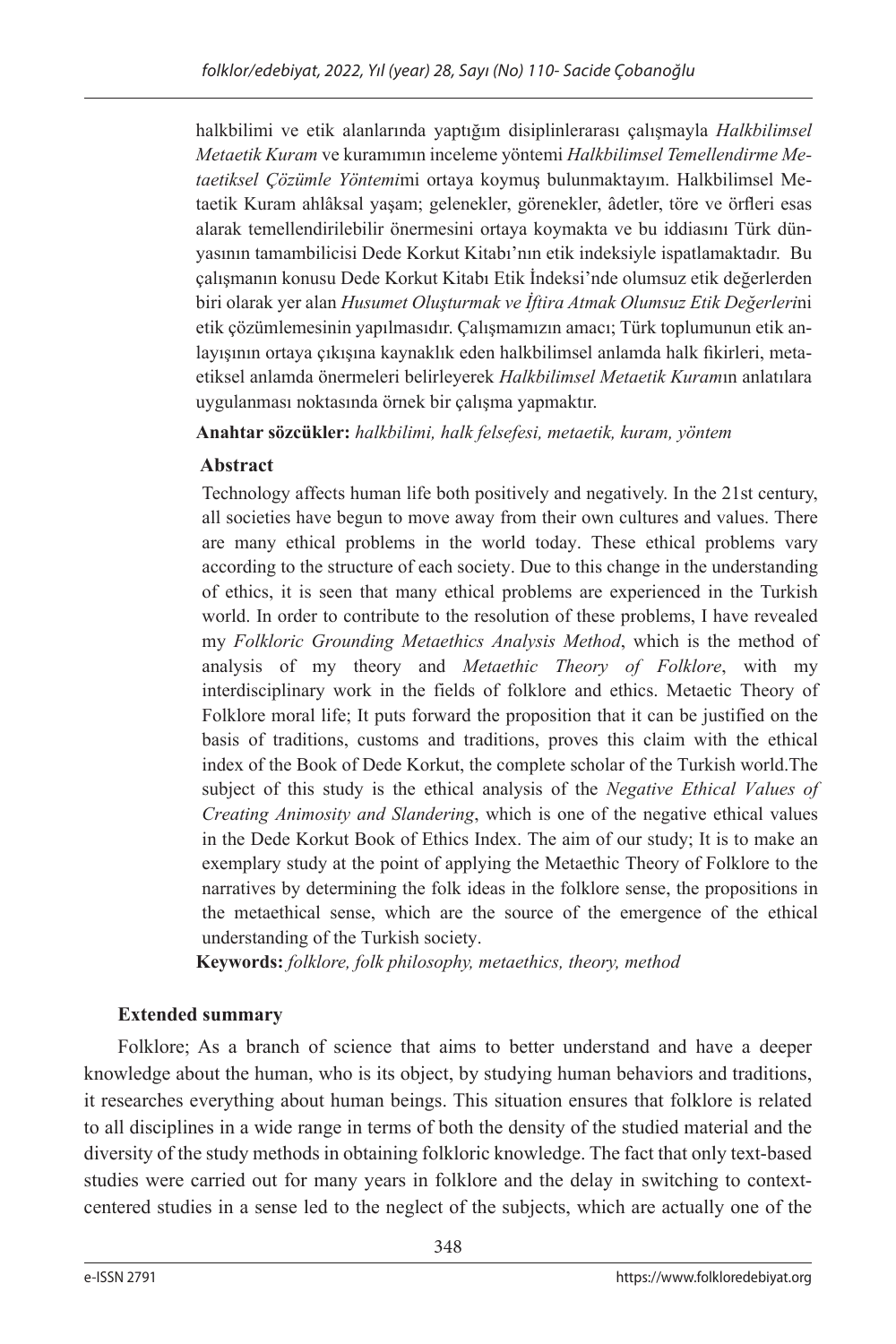research areas of folklore. It is possible to say that morality, ethics and metaethics are at the forefront of these issues.

There is a widespread opinion in scientific circles that morality, ethics and metaethics are included in the research field of philosophy or theology. However, both the words morality and ethics derive from the roots meaning morality, tradition, custom, character, temperament, and they preserve the word tradition even in their word structures. In this respect, it is an indisputable fact that these subjects, which are considered within the field of study of philosophy or theology, cannot be excluded from the discipline of folklore, one of which is tradition.

Today, the technology that humanity has reached makes his life easier, but also paves the way for him to encounter some ethical problems in his daily life. Humanity no longer finds it sufficient to solve these ethical problems that it faces, as in previous periods, the evaluations of the teleological ethics understanding only for the result of the action, the rule-making of the normative ethics understanding, and the approaches of the virtue ethics claiming that happiness can only be achieved with a pragmatist lifestyle. At this point, we can see metaethics, which we can define as developing a meta-consciousness and revealing a metathinking style on ethics, which emerged as a reaction to normative ethics at the beginning of the 20th century, as a new perspective that can be used in the solution of existing ethical problems.

In line with this idea, as a result of our interdisciplinary study in order to draw attention to the similarity of the study areas of both disciplines and the synthesizability of their methods and to find solutions to today's ethical problems in this way, we have revealed the *Metaethics Theory of Folklore* and developed the method of the theory, the *Folklore Grounding Metaethics Analysis Method*. *Metaetic Theory of Folklore*; It is a theory based on grounding moral life on the basis of customs, traditions, customs and traditions. At this point, metaethics seeks answers to two questions: *What is a moral judgment?* and *Can a moral judgment be grounded?* The answers to these questions of metaethics lie in folklore, in folkloric knowledge. Metaethics uses grounding, which is a method of justification, in order to form a meta-thinking on a moral judgment and to make an ethical philosophy. Folklore, on the other hand, reaches folk philosophy by starting from folk ideas while examining a folkloric phenomenon/event, in other words, it bases the social event/phenomenon with folk ideas. In metaethics, propositions meet the folk ideas determined in order to justify in folklore. The two disciplines show commonality in this sense.

Folklore Justification Method of Metaethics Analysis was developed to examine the ethical elements in folklore facts/events, and the essence of the method is Folkloric Grounding. Ethical values are the most important elements that reveal the folk philosophy of a society. In this sense, we have chosen Dede Korkut Stories as our study universe as the work that best expresses the folk philosophy of Turkish society. It is possible to reveal the folk philosophy in Dede Korkut Stories by means of the folkloric metaethics theory and the method of analysis of the theory.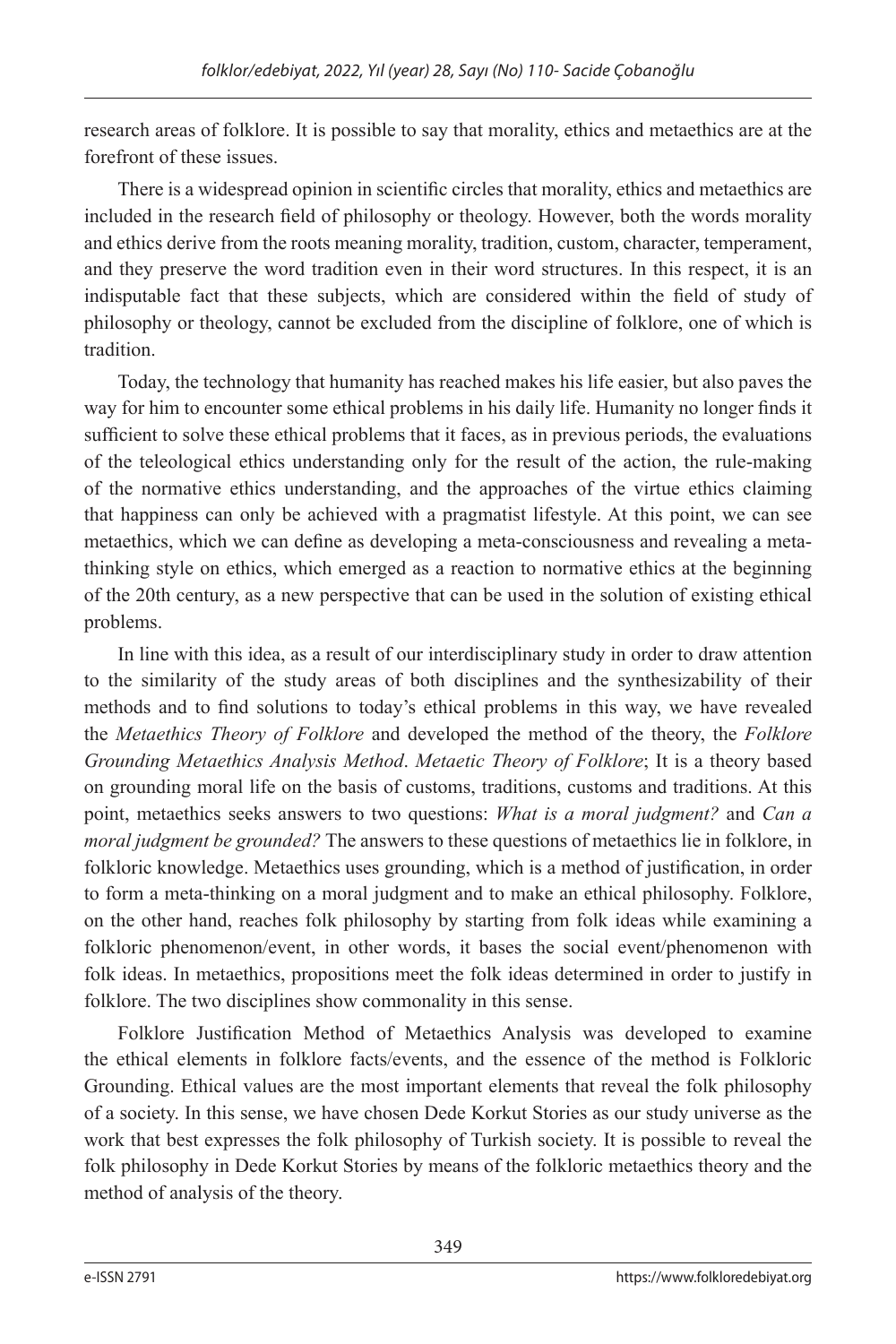The subject of this study is; Creating Enmity and Slandering Negative Ethical Values, one of the negative ethical values that constitute an inseparable whole with Turkish culture, is the Metaetic Theory of Folklore, which we developed as a new theory in folklore, and the analysis method of the theory is the ethical analysis of these negative values with the Method of Folklore Foundation Metaethics Analysis. The aim of our study; It is to make an exemplary study at the point of applying the Metaetic Theory of Folklore to the narratives by determining the folk ideas in the folklore sense, the propositions in the metaethical sense, which are the source of the emergence of the ethical understanding of the Turkish society.

# **Giriş**

İnsanoğlu sahip olduğu düşünme yetisi sayesinde diğer canlılardan ayrılır. Düşünme yetisinin insana tanıdığı ayrıcalıkla insan önce yaşadığı dünyayı ve evreni sorgulamaya başlamış ardından medeniyet yaratma ve uygarlığa ulaşma yolunda büyük bir mücadele vererek bu yolda ilerlemeye devam etmiştir. Tarihi dönemler içinde çok uzun bir zamana tekabül eden bu meşakkatli yolculuk boyunca insan, tüm duygu ve düşüncelerini tüm amaç ve ideallerini toplumsal yaşamında kullanabileceği işler bilgiler haline dönüştürmeyi başarmıştır. Bu bilgiler ilk çağlarda kendine, yaşadığı dünyaya ve evrene anlam vermeye çalışan arkaik insanın yarattığı söylenceler olarak ortaya çıkıp değişen zaman ve gelişen teknolojiyle birlikte günümüze kadar ulaşmış ve icatlar yapan, teknolojiyi kullanan, uzayı keşfeden insanın deneysel bulgularına evrilerek yeni bir forma kavuşmuştur.

İnsan, aidiyet duygusuyla bağlı olduğu bir topluluk içinde yaşamını sürdüren, yaşadığı toplumun şekillenmesine katkıda bulunan, belli bir biyografi tarihine sahip sosyal bir varlıktır. İnsan yaşadığı toplumu şekillendirirken toplum da insanı şekillendirmektedir. Karşılıklı bir kültürlenme faaliyeti olarak nitelendirebileceğimiz bu sisteme, insanın sosyal yaşantısında nasıl davranması gerektiğini belirleyen kurallar zincirine *ahlak* adı verilmektedir (Çobanoğlu, 2021c: 403, 404).

Biz ahlakı; *yaşamı kullanma kılavuzu* olarak tanımlamaktayız. Çoğu zaman *ahlak* ile karıştırılan *etik* ise; ahlak felsefesi olarak tanımlanmakta ve insanın nasıl ahlaklı olacağını, nasıl doğru ve erdemli bir hayat sürdürebileceğini incelemektedir. Ahmet Cevizci etiğin, ahlak üzerine bir üst düşünme biçimi ortaya koyarak *ahlaklılığın felsefesi*ni yapmakta olduğunu ifade etmektedir (2002: 18). Bu iki kavramın üzerinde yer alan metaetik ise; etik üzerine bir üst düşünme biçimi ortaya koyarak *etiğin felsefesi*ni yapmaktadır. Metaetiği bir şemsiyeye benzetirsek altında yer alanların; birinci sırada *etik*, ikinci sırada *ahlak* olduğunu söyleyebiliriz. Gerek ahlak gerekse etik sözcükleri benzer köklerden türemiş ve *töre, gelenek, görenek, alışkanlık, karakter, huy, mizaç* anlamlarını taşımaktadırlar. Bu sözcüklerin türedikleri sözcük kökleri, halkbiliminin en önemli araştırma alanlarının başında gelen geleneğiişaret etmektedir, bu bakımdan sadece türetildikleri sözcük köklerinin ifade ettikleri anlamlara bakarak dahi ahlak ve etik konularının bugüne kadar felsefenin ya da ilahiyatın araştırma alanına girdiği yönündeki yaygın kanaatin aslında yanlış bir kanaat olduğunu görmek mümkündür (Çobanoğlu, 2021a: 295-298).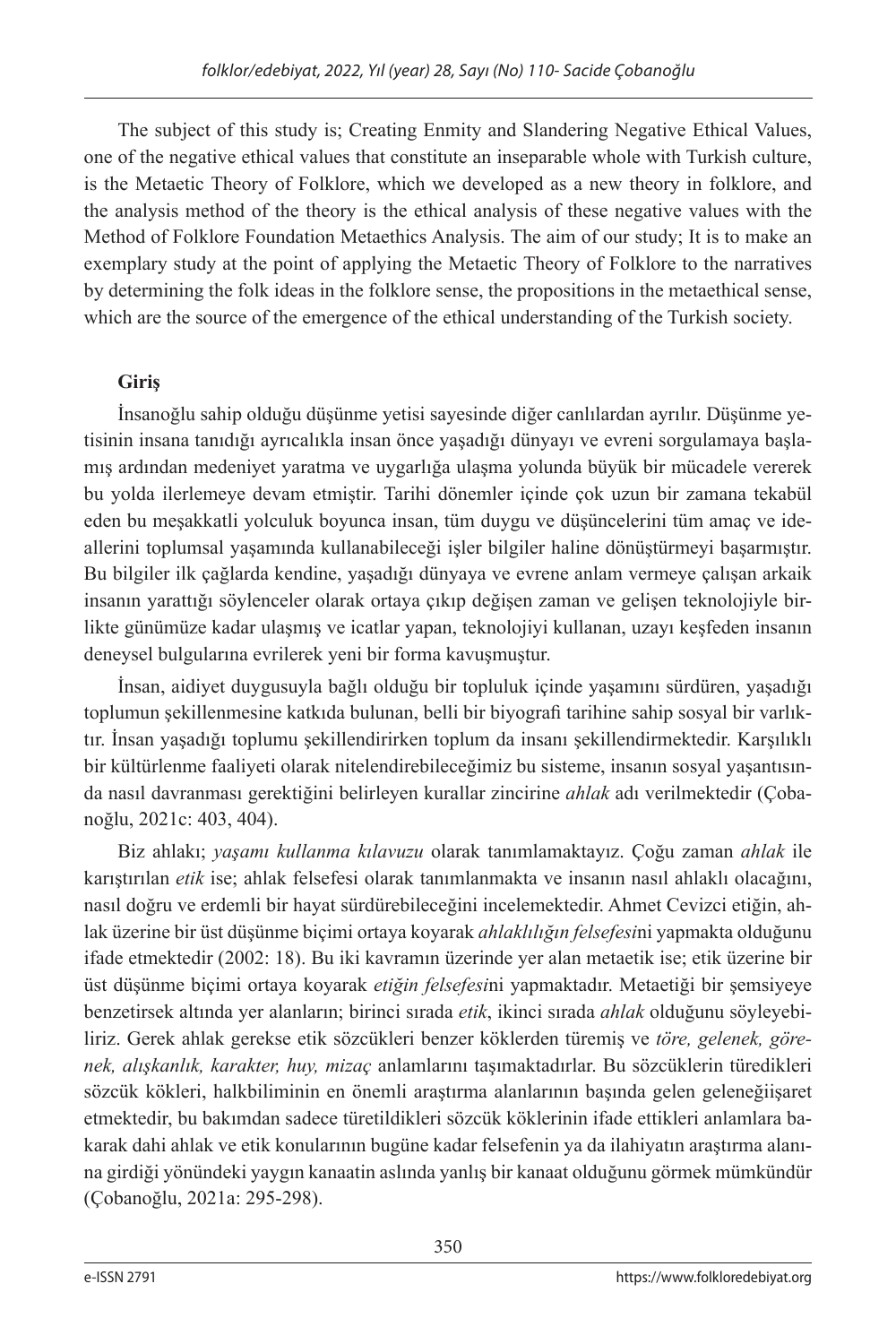Bir disiplin olarak felsefe, teorik felsefe ve pratik felsefe olarak ikiye ayrılmaktadır. Teorik felsefe, yaşamın anlamı üzerine fikir üretmektedir. İnsanı, dünyayı, evreni; yaşamı, ölümü ve değerleri inceleyerek bunlar hakkında sorular sormakta, hayatı anlamlandırabilmek adına bu sorulara cevaplar aramaktadır. Teorik felsefenin bu bağlamda güncel hayata uyarlanması diyebileceğimiz anlam arayışına dâhil olan bu sorularının cevapları, insana nasıl yaşaması gerektiğini öğreten onun varlığını sürdürmesini sağlayan bilgide, insanın yüzyılların tecrübe imbiğinden süzülerek gelen kadim bilgisinde, bu kadim bilgileri ritüellerle süsleyerek görsele döktüğü geleneklerinde, halk felsefesinde yatmaktadır. Bu bilgi halkbilimsel bilgidir. Halkbilimsel bilgi, insanın olduğu her yerde vardır. Bu sebeple gerek çalışılan malzemenin yoğunluğu gerekse çalışma yöntemlerinin çeşitliliği bakımından Halkbilimi (folklor) disiplini, oldukça geniş bir yelpazede bütün disiplinlerle alakalıdır.

21. yüzyılda teknolojinin gelişimiyle birlikte kültür endüstrisi bağlamında süratle globalleşen dünyamızda *kötülük problemi* artık geçmiş yüzyıllarda görülen şeklinden çok daha farklı bir hale bürünmüş ve insanlığın yitirdiğini fark ettiği etik değerlerine yeniden sarılmasına zemin hazırlamıştır. Fakat kötülük problemi konusunda yaşanan değişim, etik anlayışı konusunda da yaşanmıştır. Artık günümüzde felsefenin bir alt dalı olan etik alanının; sadece eylemin sonucuna yönelik değerlendirmeler yapan *teleolojik etik* yaklaşımı, kural koyucu *normatif etik* yaklaşımı ve ancak pragmatist bir yaşam biçimiyle mutluluğa ulaşmanın mümkün olabileceğini iddia eden *erdem etiği*nin yaklaşımları yeterli olmamaktadır. Günümüz insanının bu yaklaşımlar haricinde, günlük hayatı içinde ahlâkî yönden yaşadığı problemleri çözmekte kullanabileceği yeni yöntemlere ihtiyacı vardır. Halkbilimi, etik ve metaetik alanlarında yapılacak disiplinlerarası çalışmalar çağımızın gereğidir; yanı sıra etik ve metaetik konularının da ivedilikle halkbiliminin araştırma alanlarına dâhil etmek gerekmektedir.

Bu noktada uzun zamandır *disiplinlerarası çatışmalar* olarak adlandırabileceğimiz tartışmaları bir yana bırakıp *disiplinlerarası çalışmalar* yapmak ve bu disiplinlerarası çalışmalarda doğru yöntemler kullanarak doğru sentezlerle mevcut etik problemlerinin çözümünde etkili yöntemler ortaya koymak gerektiği yolundaki düşüncelerimizden yola çıkarak yaptığımız disiplinlerarası çalışma ile *Halkbilimsel Metaetik Kuram*ı ve kuramın çalışma yöntemi olan *Halkbilimsel Temellendirme Metaetiksel Çözümleme Yöntemi*ni ortaya koymuş bulunmaktayız (Çobanoğlu, 2021c: 403).

# **Halkbilimsel metaetik kuram**

Bilimsel anlamda kuram, yaşadığımız dünyaya dair bilgileri özetleyen birbiriyle bağlantılı fikirler sistemi olarak tanımlamaktadır. Kuramlar, sistematik gözlemler sonucunda elde edilen kanıtlarla desteklenmiş ve olgulara ait davranışların nedenini açıklayan yeni bilimsel araştırmalar için sorular üretme ve öngörüler geliştirebilme potansiyeline sahip ve modifiye edilebilen kapsamlı önermelerdir. Kuramlar, birden çok bilim alanını ilgilendiren olgu kümelerini ilişkilendiren açıklama dizgeleri oluşturmak amacıyla işe koşulurlar. Her kuram bir problemin çözümüne farklı açıdan bakar. Bu sebeple bir problemin çözümünde bazen bir alana ait bir kuram yeterli olurken bazen disiplinlerarası bir çalışma yapılarak söz konusu disiplinlerdeki farklı kuramlardan yararlanmak ya da bu disiplinlerin senteziyle yeni bir kuram oluşturmak gerekmektedir.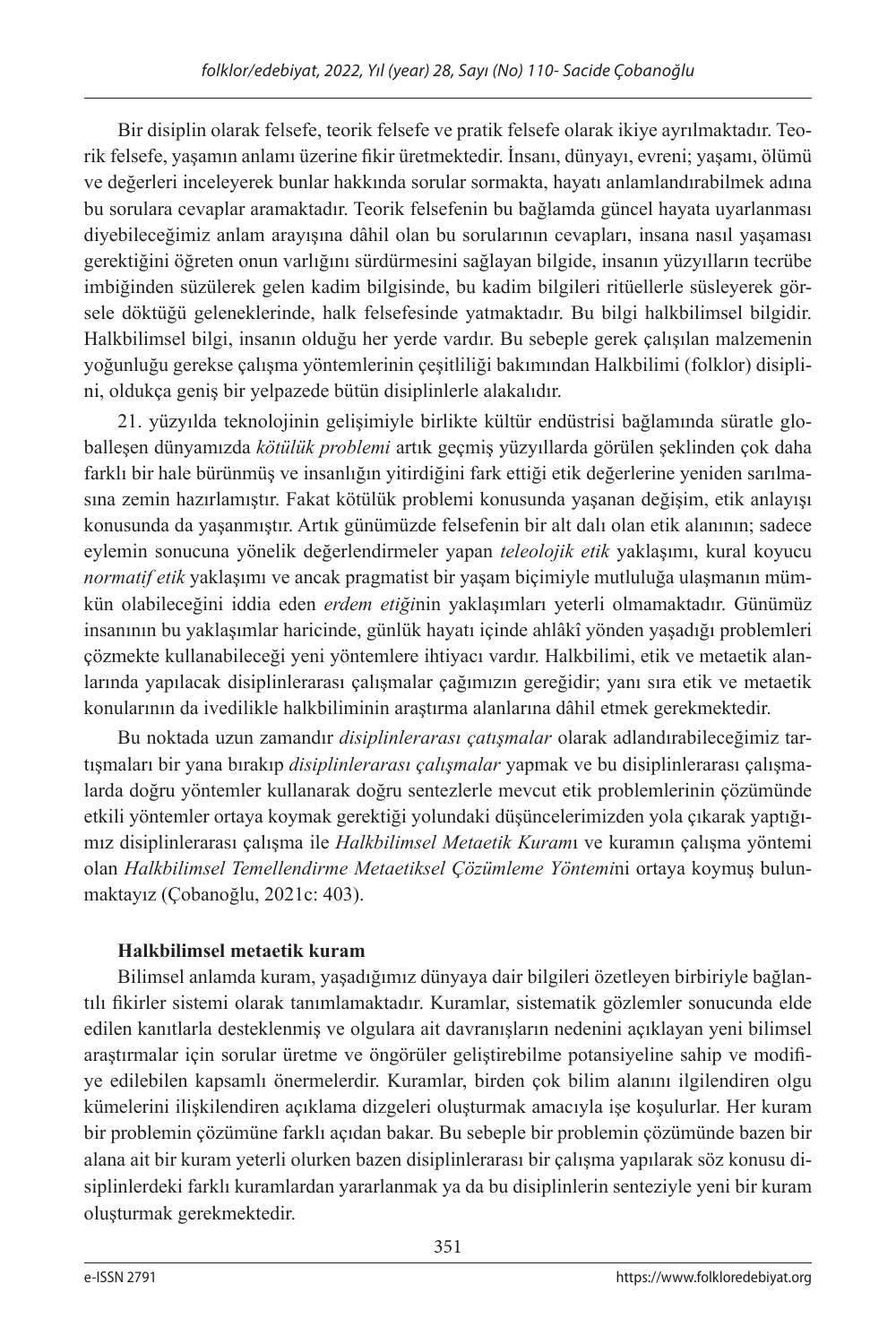Etik problemlerinin çözümünde izlenecek yol, etik değerin halk felsefesindeki anlamını ve işlevini ortaya koymaktır. Bu anlamda *Halkbilimsel Metaetik Kuram*, halkbilimi ve etik alanlarının ortaklığında disiplinlerarası bir çalışmayla ortaya konmuş; ahlâksal yaşamı, gelenekler, görenekler, âdetler, töre ve örfleri esas alarak temellendirmekte, olgu ve olaylara dair davranışların nedenini açıklamakta, olgu kümeleri arasında ilişki kurmakta, sistematik gözlemle kanıtlar ortaya koymakta, sorular üretebilmekte, öngörü geliştirebilmekte, modifiye edilebilmekte ve tüm bunlardan hareketle kapsamlı bir önerme olarak *ahlâksal yaşam; gelenekler, görenekler, âdetler, töre ve örfleri esas alarak temellendirilebilir* önermesini ortaya koymaktadır (Çobanoğlu 2021a: 297-299).

Halk felsefesi(folk philosophy), genel anlamıyla bir toplumun geleneksel kabullerini, varsayımlarını ifade etmektedir. Toplumlar bu kabuller ve varsayımlar yoluyla dünyayı algılayıp anlamlandırırlar. Dışımızdaki dünyanın nasıl oluştuğu, nasıl bir sistem dâhilinde işlediğine dair geleneksel kabulleri içeren bu algıyı *dünya görüşü (worldview)* olarak da adlandırabiliriz. Bireyin doğup büyüdüğü kültür içinde öğrendiği halk felsefesi, onun dünya görüşünün oluşmasında en önemli rolü oynamaktadır (Çobanoğlu 2018: 32). Halk felsefesi (folk philosophy) Özkul Çobanoğlu; sosyo-kültürel bir düzen, zihinsel, metafizik bir sistematik olarak tanımlamaktadır. Çobanoğlu, Alan Dundes'ten yaptığı aktarmada Dundes'in (Dundes, 1972) halk felsefesini oluşturan çekirdek birimlerin halk fikirleri olduğunu söylediğini ifade etmekte yanı sıra Claude Lévi-Strauss'un ise halk felsefesini, halkın sözlü nakil yoluyla gelen kalıplaşmaları gündelik yaşama uygulama şekli (Strauss, 1994) olarak tanımlamakta olduğunu ve Strauss'un kendi ifadesiyle halk felsefesini *yap-takçılık* olarak adlandırdığını dile getirmektedir. Dundes ve Strauss'un işaret ettikleri çekirdek birimler diğer bir söyleyişle *halk fikirleri (folk ideas)* bir araya gelerek *halk felsefesi*ni meydana getirmektedir (Çobanoğlu, 2000: 12-14).

Bir toplumun halk felsefesinin eyleme dökülmüş, gözlemlenebilir halini gelenek, görenek, âdet, töre ve örflerde diğer bir söyleyişle sosyal normlarda görmek mümkündür. Kanaatimizce etik değerlerin, etik davranışların, etik eylemlerin bir bağlamı *(contexs)* bulunmaktadır. Sosyal normlar; bu yapıların ve dolayısıyla ahlak kurallarının oluşumda bağlam *(context)* görevi üstlenmektedir. Aynı şekilde bu oluşumların bağlamı durumunda olan unsurlar ise halk fikirleri ve halk felsefesidir. Halkbilimi incelediği halkbilimsel olay ve olgularda öncelikle halk fikirlerini bir araya getirmekte ve bu çekirdek yapıları birleştirerek o toplumun halk felsefesini ortaya koymaktadır. Bu uzun soluklu süreci bir şema halinde gösterelim (Çobanoğlu, 2020a: 155).

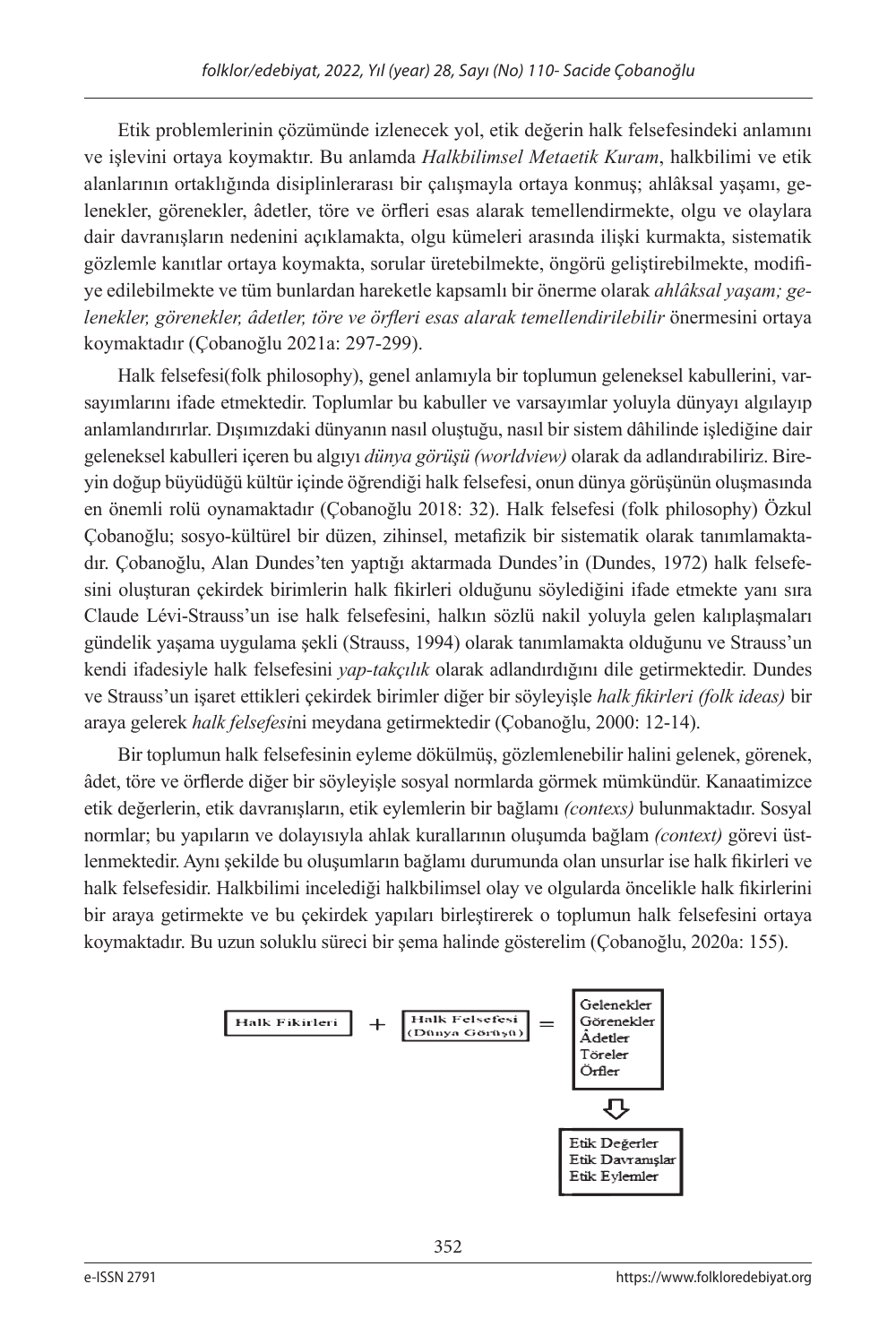Bu sebeple halkbiliminin araştırma alanlarından biri olan sosyal normlar, bugüne kadar felsefe ya da ilahiyatın inceleme alanlarından sayılan etik alanının da araştırma konularından biri durumundadır. Türk halk felsefesini her yönüyle ortaya koyan müstesna eser, hiç kuşkusuz Dede Korkut Hikâyeleri'dir. Bu nedenle çalışma evrenimiz olarak Dede Korkut Hikâyelerini seçmiş bulunmaktayız. *Halkbilimsel Metaetik Kuram* için bir inceleme yöntemi geliştirilmiştir. Yöntemimizin adı *Halkbilimsel Temellendirme Metaetiksel Çözümleme Yöntemi*dir. Yöntem, Dede Korkut Hikâyeleri'ndeki olumlu ve olumsuz etik değerlerdeki halk fikirlerinin tespitini ve halk fikirlerinin bir araya gelerek oluşturdukları halk felsefesinin ortaya konmasını mümkün kılmaktadır.

## **Halkbilimsel temellendirme metaetiksel çözümleme yöntemi**

Halkbilimsel olgu ve olaylardaki etik unsurları incelemek amacıyla geliştirilen*Halkbilimsel Temellendirme Metaetiksel Çözümleme Yöntemi*mizin özünü *Halkbilimsel Temellendirme* oluşturmaktadır. Metaetik özünde *Bir ahlâk yargısı nedir?* ve *Bir ahlâk yargısı mantıksal olarak temellendirilebilir mi?* (Tepe 2011: 93-98) sorularına cevap aramakta ve etik problemlerinin çözümü için temellendirme yapmaktadır. Adnan Onart, ahlak felsefesinde *temellendirme*nin genel olarak bir haklı gösterme, bir belgeleme işlemi olduğunu söylemekte ahlaksal yargıların temellendirilmesinin, haklı gösterilmesinin, belgelenmesinin gerektiğini dile getirmektedir (1976: 90-91).

Bugüne kadar etik alanında; Kozmolojik Temellendirme, Teolojik Temellendirme, Antropolojik Temellendirme (Özlem, 2015: 28-33) ve Sosyolojik Temellendirme (Cevizci, 2015: 9) kullanılmaktaydı. Biz bu temellendirmelere bir temellendirme daha ekliyoruz, bu temellendirmenin adı *Halkbilimsel Temellendirme*'dir. *Halkbilimsel Temellendirme*yi şöyle tanımlamaktayız; etik değerlerin oluşumlarında bağlam görevi üstlenen sözlü kültür ürünlerinin, sosyal normların, ritüellerin, maddi kültür unsurlarının halkbilimsel anlamda *halk fikirleri* ve metaetiksel anlamda önermelerle gerekçelendirilmelerine *Halkbilimsel Temellendirme* diyoruz. Metaetiğin bir etik sorunun çözümünde bir yöntem olarak kullandığı temellendirme yöntemi ile Halkbiliminin inceleme yaptığı olgularda çıkış ve dayanak noktası durumunda olan halk fikirlerini ve halk fikirleri ile ulaşılan dünya görüşünü ortaya koyması iki disiplinin örtüştüğü bir diğer noktadır. Halkbiliminin etik olay ve olgulardan yola çıkarak belirlediği halk fikirleri, metaetikte önermeler olarak karşılık bulmaktadır. Yöntemimiz şu şekildedir (Çobanoğlu, 2021a: 299-302).

Halkbilimsel temellendirme metaetiksel çözümleme yöntemi

- 1. Anlatının Kurgusu
- a) Anlatıdaki Kişiler
- b) Anlatının Olay Örgüsü
- 2. Anlatıdaki Halkbilimsel Anlamda *Beşerî ve Dinî (Olumlu, Olumsuz) Etik Eylemler*; Metaetiksel Anlamda *Beşerî ve Dinî (Olumlu, Olumsuz) Moral Olgular* Tablosu
- a) Anlatıdaki Halkbilimsel Anlamda *Beşerî Olumlu Etik Eylemler*; Metaetiksel Anlamda *Beşerî Olumlu Moral Olgular* Tablosu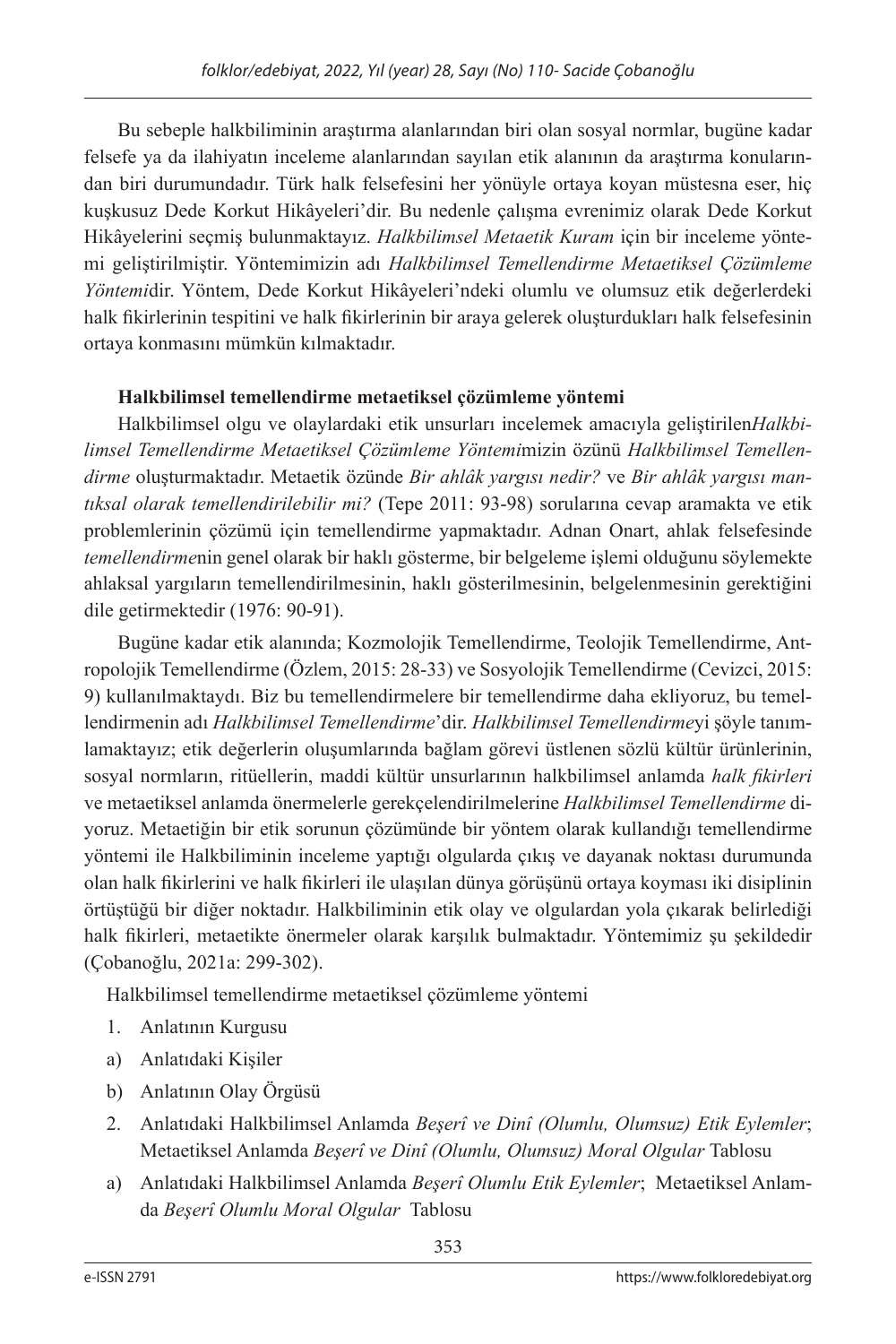- b) Anlatıdaki Halkbilimsel Anlamda *Beşerî Olumsuz Etik Eylemler*; Metaetiksel Anlamda *Beşerî Olumsuz Moral Olgular* Tablosu
- c) Anlatıdaki Halkbilimsel Anlamda *Dinî OlumluEtik Eylemler*; Metaetiksel Anlamda *Dinî Olumlu Moral Olgular* Tablosu
- d) Anlatıdaki Halkbilimsel Anlamda *Dinî Olumsuz Etik Eylemler*; Metaetiksel Anlamda *Dinî Olumsuz Moral Olgular* Tablosu
- e) AnlatıdaMetaetiğin Cevap Aradığı *Doğruluk*la İlgili Sorular;
- e.1) Anlatıda Halkbilimsel Anlamda *Etik Eylemler*; Metaetiksel Anlamda *Moral Olgular* Nelerdir?
- e.2) Anlatıda Halkbilimsel Anlamda *Etik Eylemler*; Metaetiksel Anlamda *Moral Olgular*ın Tasnifi Mümkün müdür?
- 3. Anlatıdaki Halkbilimsel Anlamda *Etik Eylemler*in; Metaetiksel Anlamda *Moral Olgular*ın Bağlamsal Önermeleri
- a) Anlatıdaki Halkbilimsel Anlamda *Beşerî Olumlu Etik Eylemler*in Bağlamsal Halk Fikirleri; Metaetiksel Anlamda *Beşerî Olumlu Moral Olgular*ınBağlamsal Önermeleri
- b) Anlatıdaki Halkbilimsel Anlamda *Beşerî Olumsuz Etik Eylemler*in Bağlamsal Halk Fikirleri ve Metaetiksel Anlamda *Beşerî Olumsuz Moral Olgular*ınBağlamsal Önermeleri
- c) Anlatıdaki Halkbilimsel Anlamda *Dinî Olumlu Etik Eylemler*in Bağlamsal Halk Fikirleri ve Metaetiksel Anlamda *Dinî Olumlu Moral Olgular*ın Bağlamsal Önermeleri
- d) Anlatıdaki Halkbilimsel Anlamda *Dinî Olumsuz Etik Eylemler*in Bağlamsal Halk Fikirleri; Metaetiksel Anlamda *Dinî Olumsuz Moral Olgular*ınBağlamsal Önermeleri
- e) Anlatıda Metaetiğin Cevap Aradığı *Yöntem*le İlgili Sorular;
- e.1) Anlatıda Etik Yargıların Kaynağı Olan Etik Olgular Var mıdır?
- e.2) Anlatıda Etik Yargıların Kaynağı Olan Etik Olgular Varsa Bunlar Anlatıda Nasıl Yer Alırlar?
- 4. Anlatıda Tespit Edilen Halkbilimsel Anlamda *Etik Değerler*; Metaetiksel Anlamda *Moral Vokabüler* ve Taşıdıkları Anlamlar Tablosu
- a) Anlatıda Tespit Edilen Halkbilimsel Anlamda *Olumlu Etik Değerler*; Metaetiksel Anlamda *Moral Vokabüler* ve Taşıdıkları Anlamlar Tablosu
- b) Anlatıda Tespit Edilen Halkbilimsel Anlamda *Olumsuz EtikDeğerler*; Metaetiksel Anlamda Olumsuz *Moral Vokabüler* ve Taşıdıkları Anlamlar Tablosu
- c) Anlatıda Metaetiğin Cevap Aradığı *Anlam*la İlgili Sorular;
- c.1) Anlatıda Tespit Edilen Halkbilimsel Anlamda *Etik Değerler*; Metaetiksel Anlamda *Moral Vokabüler* Nelerdir?
- c.2) Anlatıda Tespit Edilen Halkbilimsel Anlamda *Etik Değerler*in; Metaetiksel Anlamda *Moral Vokabüler*in Anlamları Nelerdir?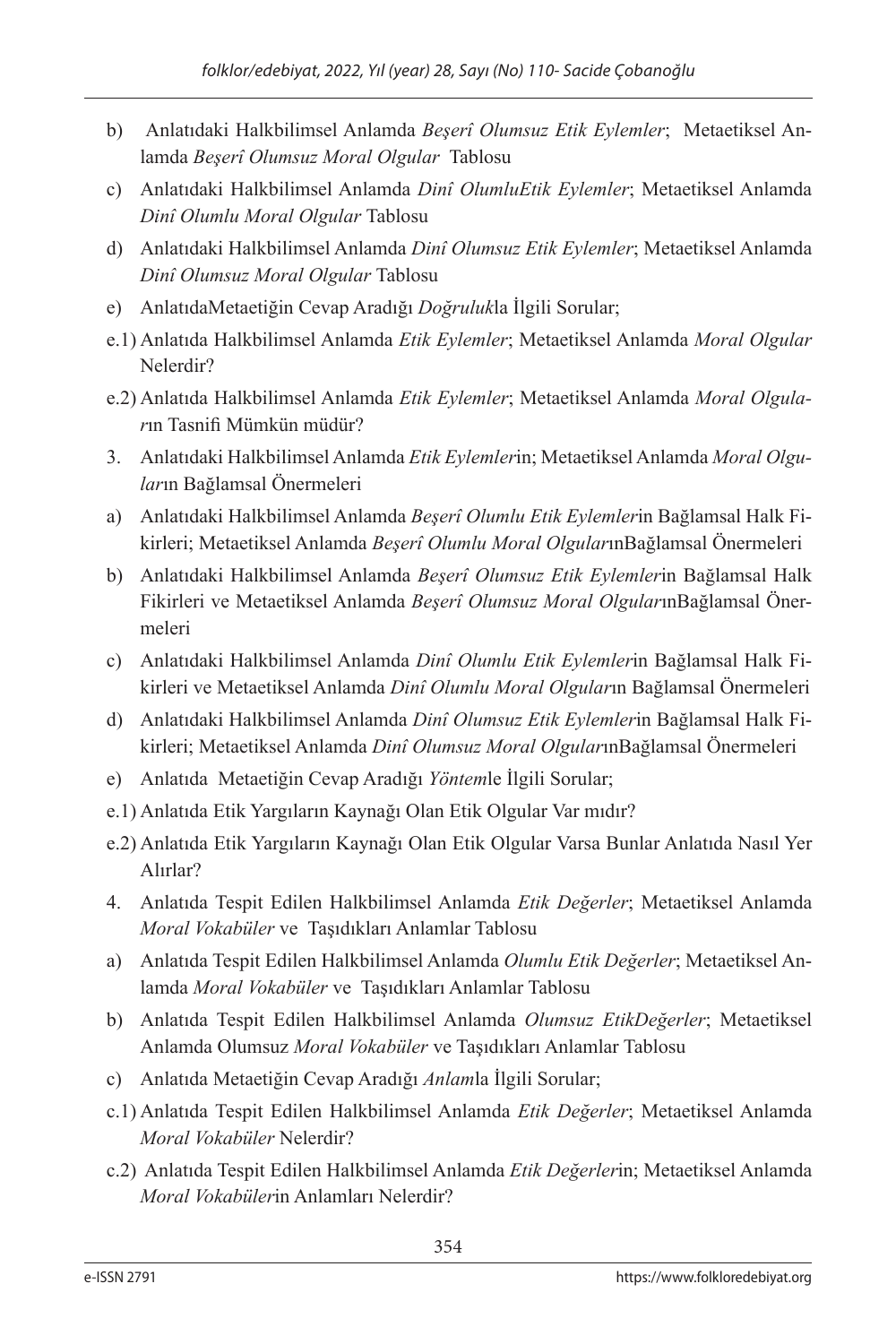- 5. Anlatıda Tespit Edilen Halkbilimsel Anlamla *Etik Değerler*in; Metaetiksel Anlamda *Moral Olgular*ın Beşerî Olumlu/Olumsuz Etik Değerler/Moral Olgular; Dinî Olumlu/ Olumsuz Etik Değerler/Moral Olgular Olarak Ait Oldukları Kurumlara Göre Tasnifi
- a) Anlatıda Tespit Edilen Halkbilimsel Anlamda *Beşerî Olumlu Etik Değerler*; Metaetiksel Anlamda *Beşerî Olumlu Moral Olgular*
- b) Anlatıda Tespit Edilen Halkbilimsel Anlamda *Beşerî Olumsuz Etik Değerler*; Metaetiksel Anlamda *Beşerî Olumsuz Moral Olgular*
- c) Anlatıda Tespit Edilen Halkbilimsel Anlamda *Dinî Olumlu Etik Değerler*; Metaetiksel Anlamda *Dinî Olumlu Moral Olgular*
- d) Anlatıda Tespit Edilen Halkbilimsel Anlamda *Dinî Olumsuz Etik Değerler*; Metaetiksel Anlamda *Dinî Olumsuz Moral Olgular*
- e) Anlatıda Metaetiğin Cevap Aradığı *Yöntem*le İlgili Sorular;
- e.1) Anlatıda Tespit Edilen Etik Eylemlerin Temellendirilmesi Mümkün müdür?
- e.2) Anlatıda Tespit Edilen Etik Eylemlerin Temellendirilmesi Mümkün ise Bir Etik Eylemin Temellendirilmesindeki Mantıksal Adımlar Nelerdir?
- 6. Dede Korkut Kitabı'nın Etik İndeksi
- 7. Anlatıda Tespit Edilen Etik Değerlerin Oluşumlarında Bağlam Görevi Üstlenen Geleneklere Göre Etik İndeksi
- 8. Anlatıdaki Etik Değerlerin Temellendirilmesi ve Anlatının Halk Felsefenin Ortaya Konması
- a) Anlatıda Metaetiğin Cevap Aradığı *Yöntem*le İlgili Sorular;
- a.1) Anlatıda Tespit Edilen Etik Eylemler Etik İlkeleri Temsil Eder mi?
- a.2) Ahlak yargılarının temellendirilmesinde, olgusal ifadeler uygun gerekçeler olarak iş görebilir mi?

Etik ve ahlak konularının felsefenin ya da ilahiyatın araştırma alanları içinde olduğuna dair yaygın kanaatin varlığından daha önce söz etmiştik. Bu yaygın kanaat sebebiyle bu güne kadar bilim çevrelerinde, olumsuz etik değerler halkbilimsel bakış açısıyla hiç incelenmemiştir.

Şimdi halkbilimi ve metaetik disiplinlerinin ortaklığıyla geliştirdiğimiz inceleme yöntemimizin *Anlatıdaki Etik Değerlerin Temellendirilmesi ve Anlatının Halk Felsefenin Ortaya Konması* yedinci maddesi çerçevesinde *Husumet Oluşturmak ve* İftira Atmak *Olumsuz Etik Değerleri'*nin mitolojik ve dinî arka planlarını inceleyecek ve bu olumsuz etik değerleri halkbilimsel ve metaetiksel bir sentezle çözümleyeceğiz.

# **Kötülük problemi kapsamında husumet oluşturmak ve iftira atmak olumsuz etik değerlerinin mitolojik arka planı**

İnsanlık tarihi kadar eski olan olumsuz etik değerleri *Kötülük Problemi* başlığı altında ele almak mümkündür. Etik bakış açısı çerçevesinde, sistematik olarak ele alınan kötülük kavramı kendi içinde nedenselliğe bağlı olmak suretiyle üçe ayırmaktadır. Bunlar: *ahlakî* kö*tülük, fizikî* kötülük ve metafizik kötülüktür.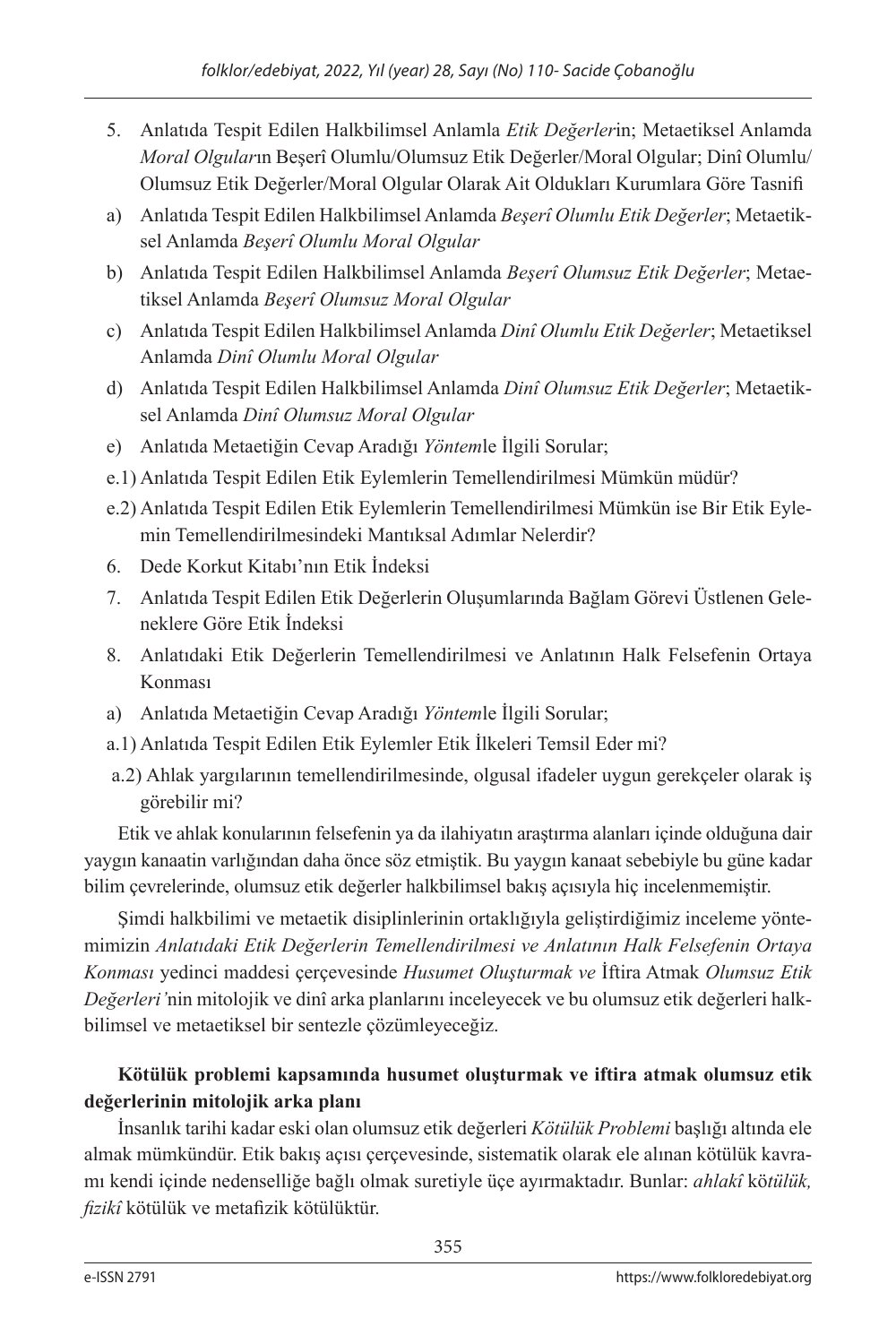*Ahlakî kötülük:* İnsanın iradesini kötüye kullanması sonucu ortaya çıkan hata ya da günahlar olarak tanımlanmaktadır. Bencil olmak, dedikodu yapmak, ihanete teşvik etmek gibi olumsuz etik değerler ve çalışmamızın konusu olan *iftira atmak, husumet oluşturmak* olumsuz etik değerleri, birer ahlâki kötülük olarak nitelenmektedir (Yasa, 2016: 20).

*Fizikî kötülük:* Hastalık, kıtlık, yoksulluk, ölüm gibi *kötü* adı altında nitelendirdiğimiz, *kötü* saydığım tüm unsurlardır. Bu noktada ahlakî kötülük ile fizikî kötülük arasındaki fark; ahlakî kötülükte bir kasıt durumunun söz konusu olmasıdır. Örneğin insanın yaşam süresinin dolması ve ölmesi *fizikî kötülük* durumu; ama bir cinayete kurban gitmesi *ahlakî kötülük* durumudur (Yasa, 2016: 21).

*Metafizik kötülük:* İnsan iradesinden bağımsız, doğa yasalarının işleyişine bağlı olan kötülüklerdir. Depremler, kasırgalar, kuraklıklar, tipiler, kıtlıklar ve seller gibi (Yasa, 2016: 22).

Fizikî kötülük ile metafizik kötülük anlam bakımından iç içe geçmiş görünümdedir. Bu kötülükleri evrenin sonlu, sınırlı ve kusurlu oluşundan kaynaklanan kötülükler olarak ifade etmek mümkündür.

Arkaik insanın dünyayı anlamlandırış şekli bize, insan düşüncesinin özünü vermektedir. Dünya mitolojilerinin kötülük problemine bakışı, Yunan mitolojisi, Sümer mitolojisi, Mısır mitolojisi ve Türk mitolojisi başlıkları altında inceleyelim.

*Yunan mitolojisinde*; kötülüklerin kaynağı olarak Pandora'nın Kutusu gösterilmektedir. Azra Erhat, Homeros'tan yaptığı aktarmada Pandora'nın Kutusu konusunda şunları söylemektedir. Demirci Hephaistos, Zeus'un buyruğuyla topraktan yaptığı heykele Tanrıça Afrodit biçimini verir ve kadını yaratır. Adını, bütün tanrıların özelliklerin taşıyan anlamına gelen *Pandora* koyar fakat bu özellikler hileci, düzenbaz tanrıların özellikleridir. Tanrılar Pandora'ya bir kutu hediye ederler, bu kutunun içinde dünyadaki bütün kötülükler vardır. Pandora'ya bu kutuyu açmamasını tembihlerler ama Pandora merakına yenilir ve kutuyu açar böylece bütün kötülükler dünyaya saçılır. Erat, Pandora efsanesinin, ilk kadının yaratılışıyla yani Âdem'le Havva efsanesiyle benzerliğine vurgu yaparak bu mitosun Ortadoğu ve özellikle Samî kaynaklı olabileceğinin kuvvetle muhtemel olduğunu ifade etmektedir (1996: 236).

*Sümer mitolojisinde;* dünya üç katmandan oluşmaktadır. Bu katmanlar gökyüzü, yeryüzü ve yeraltıdır. Kötülük yapanlar da yeraltına gönderilmektedirler. Yeraltında gecenin hâkimiyeti söz konusudur, karanlık vardır; yeryüzünde güneşin hâkimiyeti söz konusudur, aydınlık vardır. Cezalandırılarak yeraltına gönderilen insanlar, yer altında demonlarla birlikte kötü bir yaşam sürerler (Çığ, 1994: 688-724).

*Mısır mitolojisinde;* yine yeryüzü ile yer altı dünyalarının iyilik ve kötülük kavramlarına göre yapılandırıldığını görmekteyiz. Güneş Tanrısı Ra'nın, Duat'a geçmesiyle bedeni yok olur ve yeryüzü karanlığa gömülür. Bedeninin yeniden varlığını kazanması için Ra'nın kayığı ile yer altı dünyasındaki aksayan işleri düzeltmesi gerekmektedir (Rosenberg, 2003). İyilik tanrısı Osiris, karısı Tanrıça Isis ve oğlu Tanrı Horus iyilik ve kötülüğün bedenleşmiş halleri olarak görülmektedir. Tanrı Osiris, şeytan olarak bilinen kötülük tanrısı Set tarafından öldürülür fakat yeniden dirilir. Set, ne kadar uğraşsa da Osiris ve Horos'u yok edememekte böylece iyilik, kötülüğe karşı zafer kazanmaktadır (Leeming, 2020).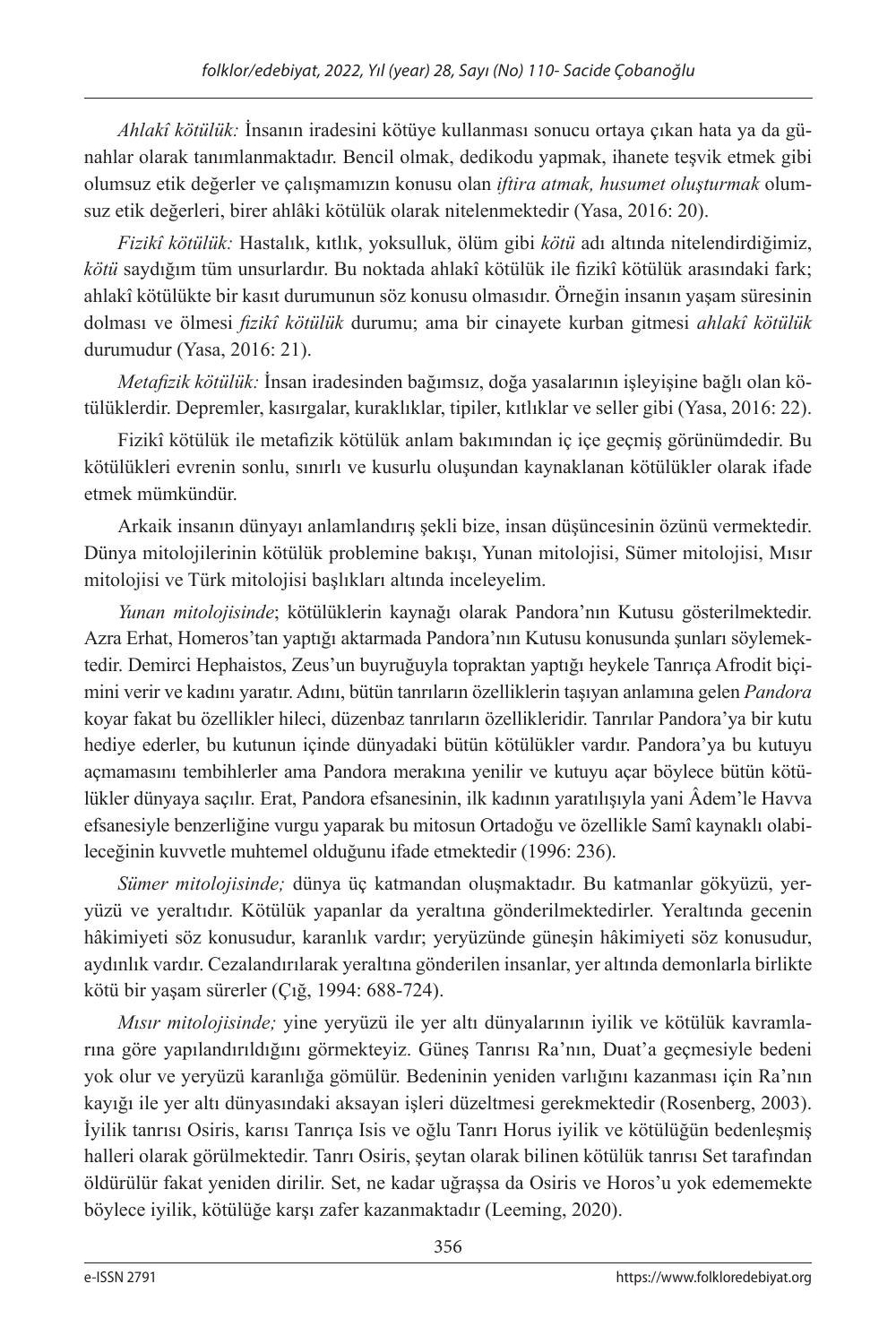*Türk mitolojisinde;* yeryüzü ile yer altı dünyalarının varlığı ve bu dünyaların iyilik ve kötülük kavramına göre yapılanışı söz konusudur. Yaratıcı olarak görülen yegâne güç Gök Tanrı'dır. Gök Tanrı'nın oğlu Ülgen Han ise İyilik Tanrısı onun zıttı olarak Erlik Han ise şeytan olarak nitelendirilir. Yaradılışta Gök Tanrı dokuz dallı çam ağacından kendi halkını var eder. İlk insanlar Törüngey ve Ece'dir.

Törüngey ve Ece'nin, Tevrat'ta Adam ve Eve, Kuran-ı Kerim'de Âdem ile Havva'ya benzerlikleri dikkat çekicidir. Tanrı ağacın doğuya bakan tarafından sadece beş dal için halkına kullanım izni tanımış geri kalan dört dalı halkına yasaklamıştır. Erlik Han, çam ağacının bekçisi yılanın ağzından girerek ağaca tırmanır. Orada Törüngey ve Ece'yi bularak onları ağacın yasak meyvelerinden yemeleri için ikna eder. Meyveyi yiyen ikiliyi fark eden Gök Tanrı çok kızararak hepsini dünyaya sürgün eder ve Erlik Han'ı ceza olarak yer altı Tanrısı yapar (Bayat, 2007: 113-120).

Türk mitolojisi ve Yunan mitolojisinde kötülüğün bedenleştiği mitolojik varlıklar arasında benzerlikler mevcuttur. Türk mitolojindeki Erlik Han ile Yunan mitolojisindeki Hades; Kara Umay ile Hekate yanı sıra yer altı âlemine mensup ruhlar olarak Türk mitolojisindeki Albastı, Kara Kura, Çarşamba Karısı, Kara Koncolos, Körmez'in; Yunan mitolojisindeki Ekhidna, Erinys'ler ya da Furia'lar ve Ker benzerlik göstermektedirler (Akman ve Köktan, 2019: 210-220).

 Görüldüğü gibi insanlık, var olmaya başladığı en eski dönemlerden itibaren kötülük problemini üzerine düşünmeye başlamıştır. Eski devirlerde insanlar, kötülük ve iyilik kavramlarını bedenleştirerek bu kavramların temsil ettikleri anlamların daha kolay algılanmasını sağlamak ve söz konusu kavramlardan olabildiğince uzak durulmasını salık vermek amacıyla mitolojik anlatılarında büyük oranda kötülük problemine yer vermişlerdir.

Antik dönem mitolojilerinde kötülük kavramı geneli, ahlakî kötülükler özelinde baktığımızda, bilakis Yunan mitolojisinde, Tanrılar nezdinde gücü elde etmek ve irade dayatmak için şiddetin gayet doğal bir araç olarak gösterildiği görülmektedir. Anlatıların içeriğinin önemli bir bölümünün, kötülüğün çeşitli formlarından müteşekkil olay örgüleriyle dolu olduğu; tanrısal figürlerin, tecavüz, yalan, ihanet ve daha birçok ahlakî kötülükle aşırıya kaçan cezalarla yargı dağıttıkları dikkat çekmektedir. Kronos'un çocuklarını yemesi, Prometheus'u zincire vurması, Leucippus'un kızlarının tecavüze uğraması gibi örneklerde kötülük probleminin yaşandığı olayları görmekteyiz (Koç, 2020: 9).

*Husumet Oluşturmak Olumsuz Etik Değeri*, Türk mitolojisinde;Altın Arık Destanı'nda, Altın Arık'ı alt etmek isteyen Pora Ninci'nin, Altın Arık ile kardeşleri arasında husumet oluşturmaya çalışması; Alpamış Destanı'nında, Cadı Surhayil'in Kalmak Şahı ile Özbekler arasında husumet oluşturmaya çalışması; Tarba Kinşi Destanı'nda, obadaki gizli düşmanların Tarba Kinşi ile babası arasında husumet oluşturmaya çalışması eylemleri bu olumsuz etik değeri örneklemektedir (Çobanoğlu, 2020b: 41, 95, 277).

İftira Atmak Olumsuz Etik Değeri, Türk mitolojisinde; Akbozat Destanı'nda, Ayhılıv'ın babasının, kızının bakıcısına iftira atması; Edigey Destanı'nda, Noradın'ın karısıyla münasebet kurduğu iddiasıyla Edigey'e iftira atılması; Manas Destanı'nda, Er Gökçe'nin karısıyla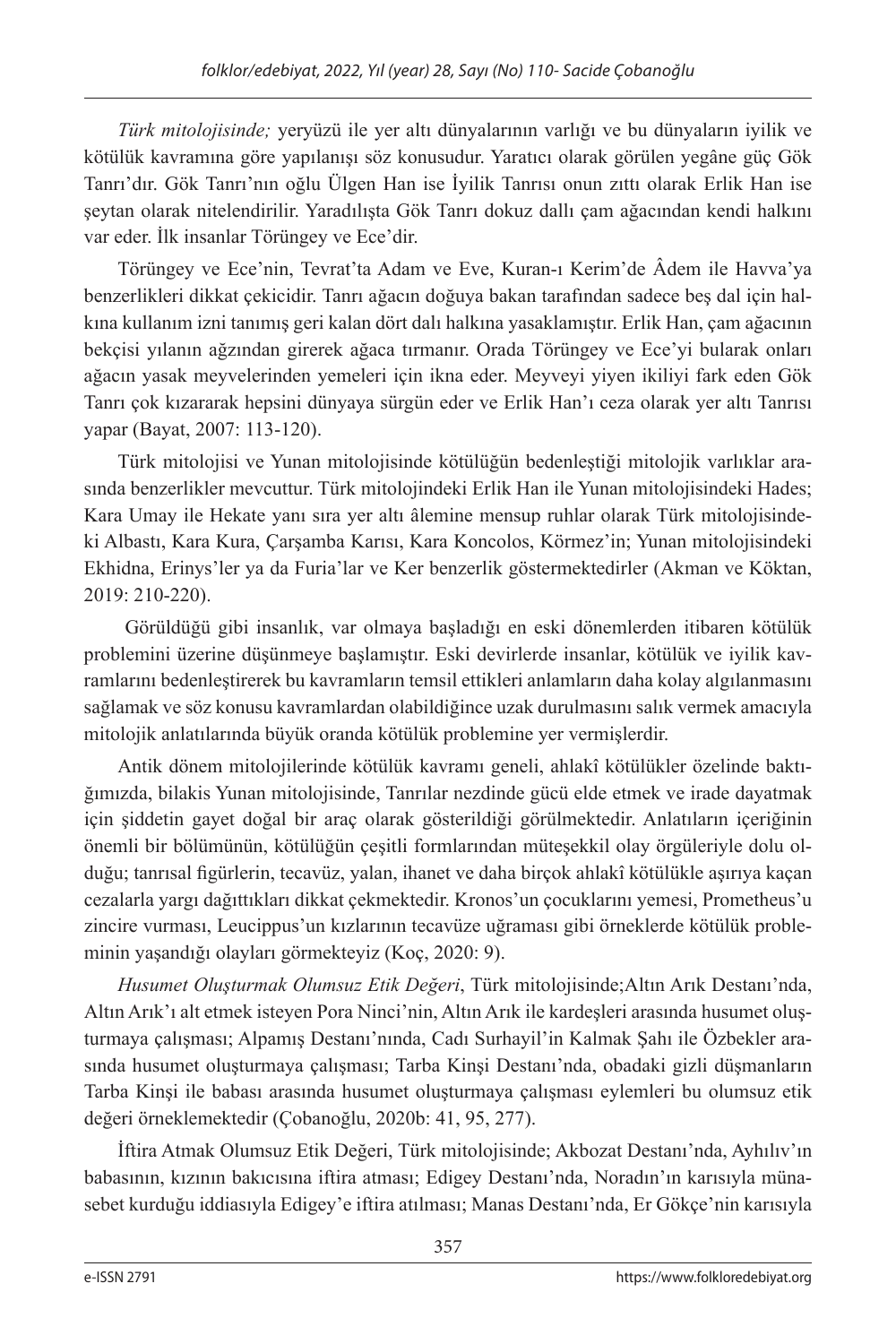münasebet kurduğu iddiasıyla Almambet'e iftira atılması eylemleri bu olumsuz etik değeri örneklemektedir (Çobanoğlu, 2020b: 15, 85, 142).

Görüldüğü gibi Türk mitolojisinde özellikle bu iki olumsuz etik değer vurgulanmaktadır*,*  bu değerlere sıklıkla yer verilmesi, Türk kültüründe bu iki olumsuz etik değerin eylenmesinden kaçınılması için önlem alma amacının göstergesidir.

# **Kötülük problemi kapsamında husumet oluşturmak ve iftira atmak olumsuz etik değerlerinin dinî arka planı**

Kötülük problemi, Müslümanlık, Hıristiyanlık, Musevilik kutsal kitaplarda ilk günah ile ifade bulmaktadır. Âdem'in cennetten kovulmasının nedeninin öncelikle şeytan ardından şehvet zehrini meyveye aşılayan yılan ve yılanın getirdiği meyveyi kabul edip yiyen Havva olduğunu söylemektedir. Âdem ise bu noktada, hiçbir şeyden haberi olmadan Havva'nın tuzağına düşmüş ve ilk günahı işlemiştir. Sonuç Âdem için de kötü olmuştur. Yasak meyveyi yeme eyleminde şeytan; yılanı ve Havva'yı kullanarak Âdem'in cennetten kovulmasına neden olmuş ve ondan intikamını almıştır (Russell, 2018: 144).

Hıristiyanlıkta cennetten kovulan Adam ile Eve'nin ilk günahını bir kötülük problemi olarak bütün Hıristiyanlar paylaşmaktadır. Dünyaya gelen Hıristiyan bebek, Adam ile Eve'nin günahını taşıyarak gelmekte ve ancak vaftiz edilerek bu günahtan arınmaktadır. İslamiyet'te ise akıl ve muhakemenin ön gördüğü şekliyle bütün bebekler dünyaya günahsız gelmekte, kimseye bir başkasının günahının bedeli ödetilmemekte ve bir Müslümanın ancak akıl baliğ olduktan sonra işlediği günahlardan sorumlu olacağı kabul edilmektedir.

Bu bağlamda İslam tarihi içinde İftira *Atmak Olumsuz Etik Değeri*ni gördüğümüz en önemli eylemlerin başında, hiç kuşkusuz, Hz. Ayşe'ye atılan iftira gelmektedir. *Gerdanlık Olayı* olarak bilinen iftira olayı, Hz. Ayşe'nin bir sefer dönüşünde, düşürdüğü gerdanlığını aramak amacıyla kafileden ayrı kalması sebebiyle yaşanmıştır. Hz. Ayşe'ye düşmanları tarafından, başka biriyle münasebette bulunduğu iddiasıyla iftira atılmıştır (Erkocaaslan, 2008: 43-44).

İslam tarihi içinde bir başka önemli iftira vakası, Hz. Ömer devrinde Kûfe valisi Sad hakkındadır. Sad'ın düşmanları, Hz. Ömer'e giderek *Sad, askerin başına geçip harp etmez, namazı doğru kıldırmaz, ganimet mallarının taksiminde ve duruşmalarda adalete riayet etmez,* demek suretiyle Sad'a iftira etmişlerdir. Hz. Ömer, bölgeye teftiş heyeti göndermiş ve iftiranın yersiz olduğunu ortaya çıkartmıştır (Algül, 2000: 134).

İftira *Atmak Olumsuz Etik Değeri*ni hem Kuran'da hem de Tevrat'ta yer alan Yusuf ile Züleyha kıssasında görmekteyiz. Kıssada Züleyha, güzelliğine âşık olduğu Yusuf'tan ilgi görmeyince Yusuf'un kendisine saldırdığını söyleyerek ona iftira atmıştır (Yusuf Suresi, Ayet 110).

*Husumet Oluşturmak Olumsuz Etik Değeri* sözlü anlatım türlerinde sıklıkla örneklenen olumsuz bir etik değerdir. Örneğin Köroğlu Destanı'nda; Cıgalı Beg'in gösterdiği yararlılıklar üzerine vezirliğe yükselmesini çekemeyen diğer vezirler, Hünkâr padişaha gider ve ondan, Cıgalı'nın yeryüzündeki en iyi atı bulup kendisine getirmesi emrini vermesini talep ederler. Cıgalı yeryüzündeki en iyi atı bulup getirdiği halde vezirler husumet oluşturup Hünkâr padişahın Cıgalı'nın gözlerine mil çekmesine neden olurlar (Boratav, 1931: 21-77).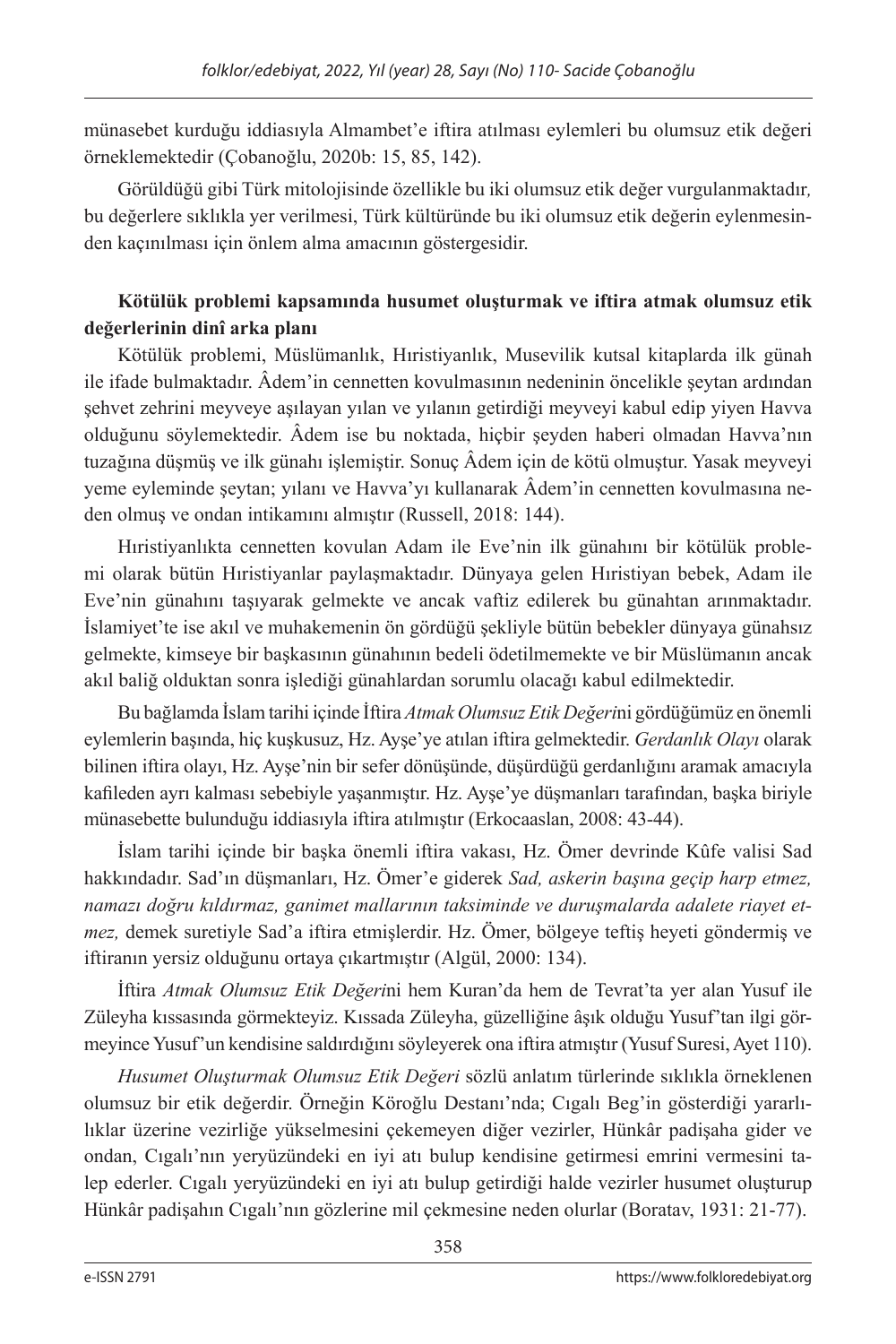Halk hikâyelerinden Âşık Garip hikâyesinde; Şahsenem ile evlenmek isteyen Şah Veled'in kötü niyetli adamlarının husumet oluşturma gayretleri yanı sıra biyografik anlatılar kategorisinde ele alabileceğimiz, Mevlana ile Şems arasındaki güzel diyalogu çekemeyen Mevlana'nın müritlerinin ikili arasında husumet oluşturmaya çalışmaları da bu olumsuz etik değerin örneklendiği olaylardan bazılarıdır.

## **Etik disiplini çerçevesinde husumet oluşturmak ve iftira atmak olumsuz etik değerlerine yönelik görüşler**

Husumet Oluşturmak ve İftira Atmak Olumsuz Etik Değerlerine etik disiplininin bakış açısını incelemek için öncelikle konuyu genel anlamda ele almak ve felsefî geleneklere dayalı teolojik tartışmalarda, kötülük probleminin karşıt tezlerle nasıl sorgulandığına bakmak konunun kavranması açısından faydalı olacaktır.

Evreni aklın formlarıyla açıklamaya çalışan rasyonalist düşünürler, evrende bir düzen ve uyum olduğunu söylemektedirler. Bu düşünce doğrultusunda, rasyonel ilkelere bağlı olarak varlığını sürdüren bir evren içinde sadece *iyi*yi barındırmaktadır ve bu da ancak üstün bir gücün eseri olabilir. Rasyonalist düşünürler bu durumun Tanrı'nın varlığının kanıtı olduğunu düşünmektedirler. Buna karşın evrende rasyonel bir yapının olmadığını iddia eden düşünürler, evrende bir düzen ve uyum olmadığını söylemekte ve evrenin içinde hem iyiliğin hem de kötülüğün bir arada bulunduğunu ve evrenin içinde kötülüklerin de olması sebebiyle mutlak iyilik ve güç sahibi bir yaratıcıdan bahsedilemeyeceğini düşünmektedirler. Bu teolojik tartışmalarda *kötülük problemi*nin karşıt tezlerle nasıl ele alındığını, Tanrı inancı doğrultusunda ve Batı ile İslam felsefesi filozoflarının görüşleri doğrultusunda olmak üzere iki ana başlık ve alt başlıklar halinde inceleyerek konuya açıklık getirmeye çalışacağız (Çobanoğlu 2021b: 1338).

# **Etik bakış açısında kötülük probleminin Tanrı inancı doğrultusunda ele alındığı karşıt tezler**

## **Tanrı inancının temel alındığı etik bakış açısı**

Bu bakış açılarında, kötülük ve ona bağlı olarak ortaya çıkan diğer olumsuz değerlerin, Tanrı'nın insana bahşettiği akıl sayesinde aşılacağı, iyi olanın, güzel olanın, doğru olanının seçileceği eğilimi mevcuttur. Karşıt tezler durumunda Mu'tezile ve Eşarî kelamcılarına dair düşünceler şu şekildedir.

İslam felsefesinde Mutezile kelamcılarına göre; yaşanan her şeyin bir etki ve bir tepki ile ortaya çıkması ve bunun sonucunda her şeyin birbirine sebep ve sonuç ilişkisi içinde bağlı bulunması sebebiyle bir şeyin iyi (husun) ve ya kötü (kubuh) olması durumunun insan aklıyla algılanabilmesi, kavranabilmesi gereklidir. Tanrı; yarattığı her şeyi, başka bir şeyin sebebi olacak şekilde yaratmıştır, kâinatın özü bu felsefeye göre düzenlenmiştir. Tanrı'nın insanlara bahşettiği akıl işte bu sebepleri bulmaya yarar ve insan aklı iyiyi, kötüden ayırt etmeye yetkin durumdadır (Işık, 1967: 77).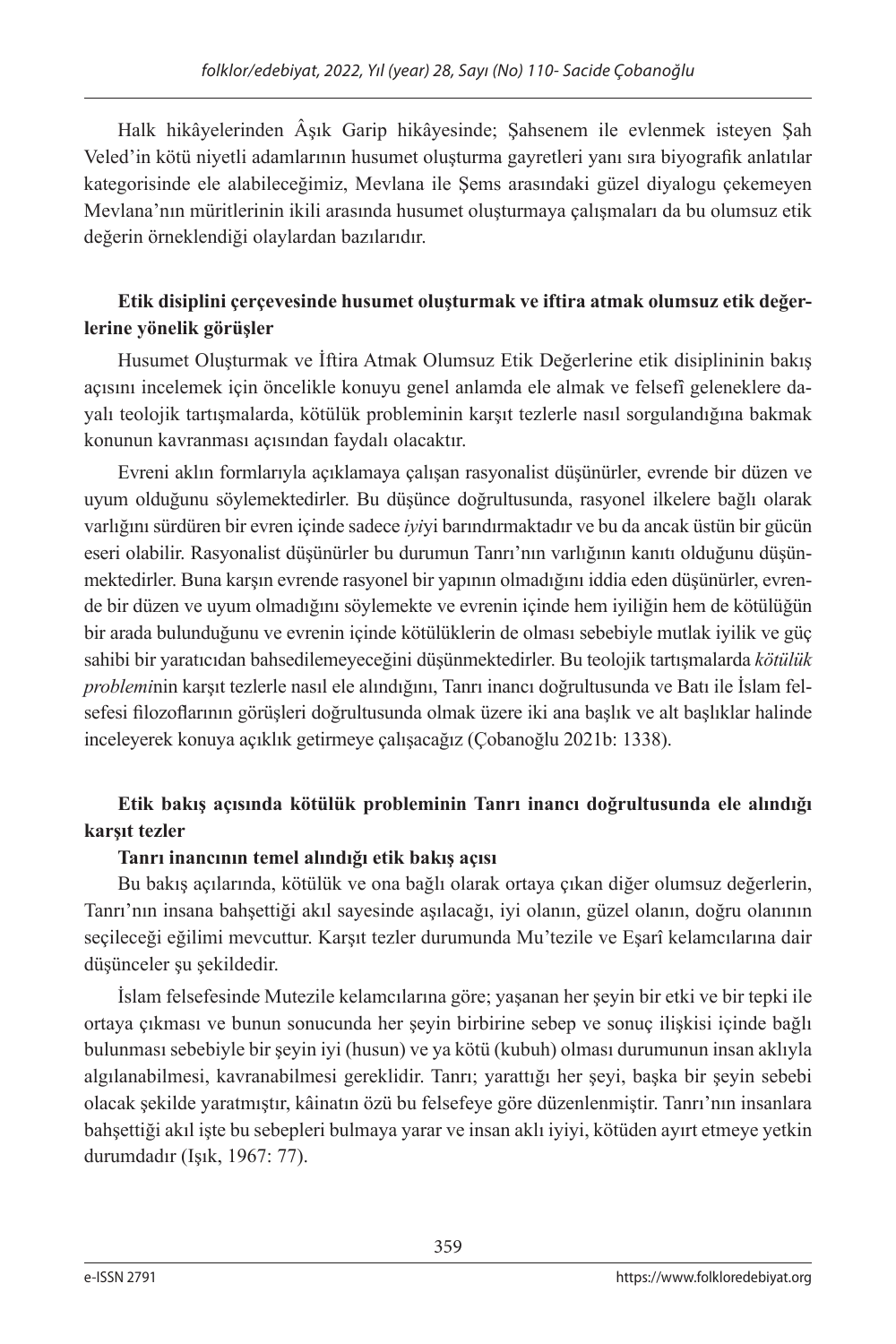Eşarî kelamcıları ise meydana gelen her olay ve fiilin varlığını Tanrı'nın kudretinden aldığını insanın eylemlerinin failinin Tanrı olduğunu kabul etmişlerdir. Bu noktada, insan eylemlerinin asıl failinin Tanrı olarak düşünülmesi, insan iradesinin üstünde bir kararla insana kötülük yaptırılması, bu sebeple insanın olumsuz eylemlerinden sorumlu olmaması gibi Tanrı kavramıyla bağdaşmayacak bir düşünceyi beraberinde getirmektedir. Bu çelişkinin farkına varan Eşarî kelamcıları, Tanrı'nın asla kötülük kaynağı olamayacağını, Tanrı'nın kötülüğü irade etmesi ile onun yapılmasını emretmesi arasında fark olduğunu dile getirmişlerdir (Türkeri, 2004: 29-52).

## **Tanrı inançsızlığının temel alındığı etik bakış açısı**

Bu bakış açılarında, kötülük ve onun türevi olarak ortaya çıkan bütün olumsuz etik değerler, problemlerin kaynağı olarak ele alınmıştır; çünkü bu bakış açısı doğrultusunda mutlak iyilik, rahmet, sevgi, hoşgörü ve adalet değerleriyle tasavvur edilen Tanrı'nın varlığı anlayışı, dünyada meydana gelen ve başa çıkılmayan kötülüklerle çelişmektedir. İnsan zihninde tasavvur edilen Tanrı varlığı ile dünyada meydana gelen kötülüklerin çelişiyor olması bu konunun her iki bakış açısının da araştırma ve inceleme alanına girmesine zemin hazırlamıştır. Konunun incelenmesinde bakış açısına göre değişiklik gösteren, iyi ve kötünün ontolojik boyutlarıyla ele alınıp değerlendirilmesi ya da iyi ve kötünün Tanrı'nın varlığı ve sıfatları bağlamında ele alıp değerlendirmesi gibi iki farklı yaklaşım görülmektedir.

Genel olarak kötülük problemi, ateist yaklaşımlar tarafından Tanrı'nın varlığı aleyhinde ele alınıp açıklanmaya çalışılmıştır. Teist yaklaşımlar ise kötülük problemini, kötülük olgusu karşısında Tanrı'nın adaleti ve haklılığını savunmak olarak tanımlanan *teodise* düşüncesiyle ele alıp açıklamaya çalışmışlardır. Ateistler, iyi olan ve mutlak kudrete sahip olan Tanrı'nın âlemdeki kötülükleri engellemesi gerektiğini, mutlak iyiliğe sahip olan Tanrı düşüncesiyle evrendeki kötülüklerin bağdaşmadığını iddia etmektedirler. Kötülük problemi üzerine soruşturma yapan Hume, Tanrı tarafından tasarlanmış, mükemmel bir dünya algısına karşı çıkmakta ve bunu *Tasarım Argümanı*nı olarak adlandırmaktadır. Hume (1995: 209)mikroskoplar yardımıyla görülen mikropların ve teleskoplar yardımıyla görülen güneş sisteminin güzel ve düzenli bir yapılanmayı göstermekle birlikte bunların yaratıcısının Tanrı olduğunu ispatlamadığını söylemektedir. *Tasarım Argümanı*nın her şeyi bilen, her şeye gücü yeten mutlak bir varlığın bulunduğuna dair yeterli kanıt içermediğini iddia etmekte ve insanların bu argümanı inançlarını desteklemek için ortaya koyduklarını dile getirmektedir. Hume'e göre, sadece tasarlanmış gibi görünen bir evrenin, gerçekten tasarlanmış olması ya da tasarlayıcısının Tanrı olması gerekmemektedir. Tanrı'ya inanç konusunda çelişen düşüncelerine rastladığımız filozof genel olarak Tanrı'nın varlığına inandığını ama Tanrı'nın insanlar tarafından yanlış tanımlandığını vurgulamakta ve Tanrı'nın evreni yaratıp sonra hiç dokunmadığını; ama ilerleyen dönemlerde bazı kötülükleri engelleyebileceğini dile getirmektedir (Çobanoğlu, 2021b: 1342).

Görüldüğü gibi kötülük problemi ve ona bağlı olarak ortaya çıkan *husumet oluşturmak*  gibi olumsuz etik değer türevleri, *Tanrı inancının temel alındığı etik bakış açıları*nı alakadar ettiği oranda *Tanrı inançsızlığının temel alındığı etik bakış açılarını* da alakadar etmiştir. Batı felsefesinde ve İslam felsefesinde teist yaklaşımı benimseyen filozoflar kötülük problemini; kötülük olgusu karşısında Tanrı'nın adaletini ve haklılığını savunmak olarak tanımlanan *teodise* düşüncesiyle ele alıp açıklamaya çalışmışlardır.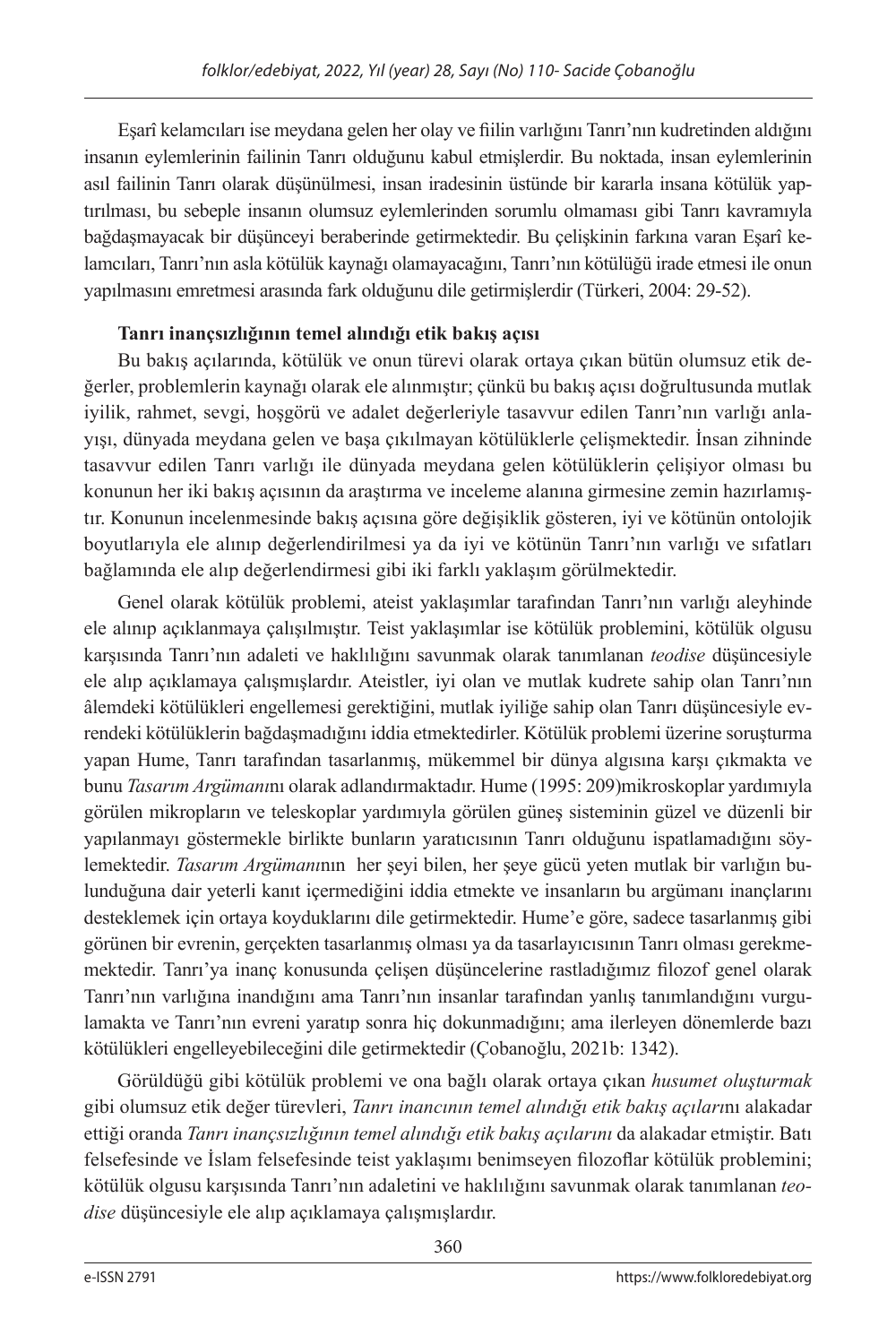Felsefî geleneklere dayalı teolojik tartışmalarda kötülük probleminin karşıt tezlerle nasıl ele alındığını inceledikten sonra şimdi etik disiplini çerçevesinde hem Batı felsefesi hem de İslam felsefesinde, filozofların kötülüğün nereden kaynaklandığını konusundaki düşüncelerine yer verelim.

# **Etik bakış açısında kötülük problemi konusunda Batı ve İslam felsefesi filozoflarının görüşleri**

Kötülük problemi hem Batı felsefesinde hem de İslam felsefesinde hemen hemen bütün filozoflarca ilgilenilmiş, incelenmiş bir kavramdır. Bir kısım filozoflar kötülük probleminin kaynağının insanın kendisi olduğunu, Tanrı'da kötülük bulunmadığını iddia etmiş, bir kısım filozof ise iyilik ve kötülüğün bir kavram olarak âlemde mevcut olduğunu, dolayısıyla Tanrı'nın yarattığı bir varlık olan insanda da bu kavramların bir arada bulunduğunu; ama iyilik yapmanın ya da kötülük yapmanın insan tarafından seçilebilecek eylemler olduğunu iddia etmişlerdir. Filozoflar iyilik ve kötülük yapmada seçim yapabilmenin insanı diğer canlılardan üstün kılan özelliği, akıl sahibi olmasıyla mümkün olduğunu dile getirmişlerdir. bu görüşleri ve düşünce tarihi içinde, bu iki farklı fikrin savunan Batı ve İslam filozoflarının kötülük problemine bakış açılarınıBatı felsefesinde, Platon, Augustine, Leibniz, Hume'un; İslam felsefesinde; İmam Mâturidi, Farabi, İbn Sinâ, İbn Rüşd'ün bakış açıları çerçevesinde inceleyelim (Çobanoğlu, 2021: 1341-1345).

## **Kötülüğün Tanrı'da değil, insanda mevcut olduğunu iddia eden Bat**ı **felsefesi filozofları ve görüşleri**

Platon'a göre; Tanrı, iyiliğin ve adaletin kendisidir bu sebeple onda kötülük bulunmamaktadır. Tanrı'nın sıfatları arasında adalet ve merhamet vardır bu sıfatlara sahip olduğu için kötülüklerin kaynağı Tanrı olamaz. O, bütün kötü sıfatlardan münezzehtir. Platon, *Devlet*  (2016: 96-100) isimli eserinde Tanrı'yı olduğu gibi görmek ve göstermek gerektiğini söylemektedir. Tanrı iyidir dolayısıyla iyi olarak gösterilmesi şarttır. Platon bu durumu, zararlı olmayan şeyin zarar veremeyeceği ve zararlı olmayan şeyden kötülük de gelmeyeceği örneğine dayanarak Tanrı'nın zararlı olmadığını dolayısıyla ondan kötülük gelmeyeceği yanı sıra kötülük getirmeyen bir şeyin de kötülüğün nedeni olamayacağını dile getirerek açıklamaktadır (Çobanoğlu, 2021: 1341).

 Batı düşüncesi içinde etkili bir filozof olan Augustine (354-430)'in başlattığı kötülük problemi üzerine felsefi sorunlar sonradan modern felsefede tartışılmıştır. Augustine'e göre (2010: 15-95) Tanrı insanı hiçbir kötülük olmadan yaratmıştır ve ona özgür bir irade bahşederek dünyaya göndermiştir. Augustine, iyi olan her şeyin Tanrı'dan geldiğini düşünmektedir. Kötülüklerin Tanrı ile bir ilgisi yoktur. Tanrı, insanlara özgür bir irade verdiğine göre insan iyiyi ve kötüyü kendisi seçmektedir. Özgür istence sahip olan insan, iyiyi seçerek ahlâkî iyiliği bulabilir demektedir (Çobanoğlu, 2021: 1342).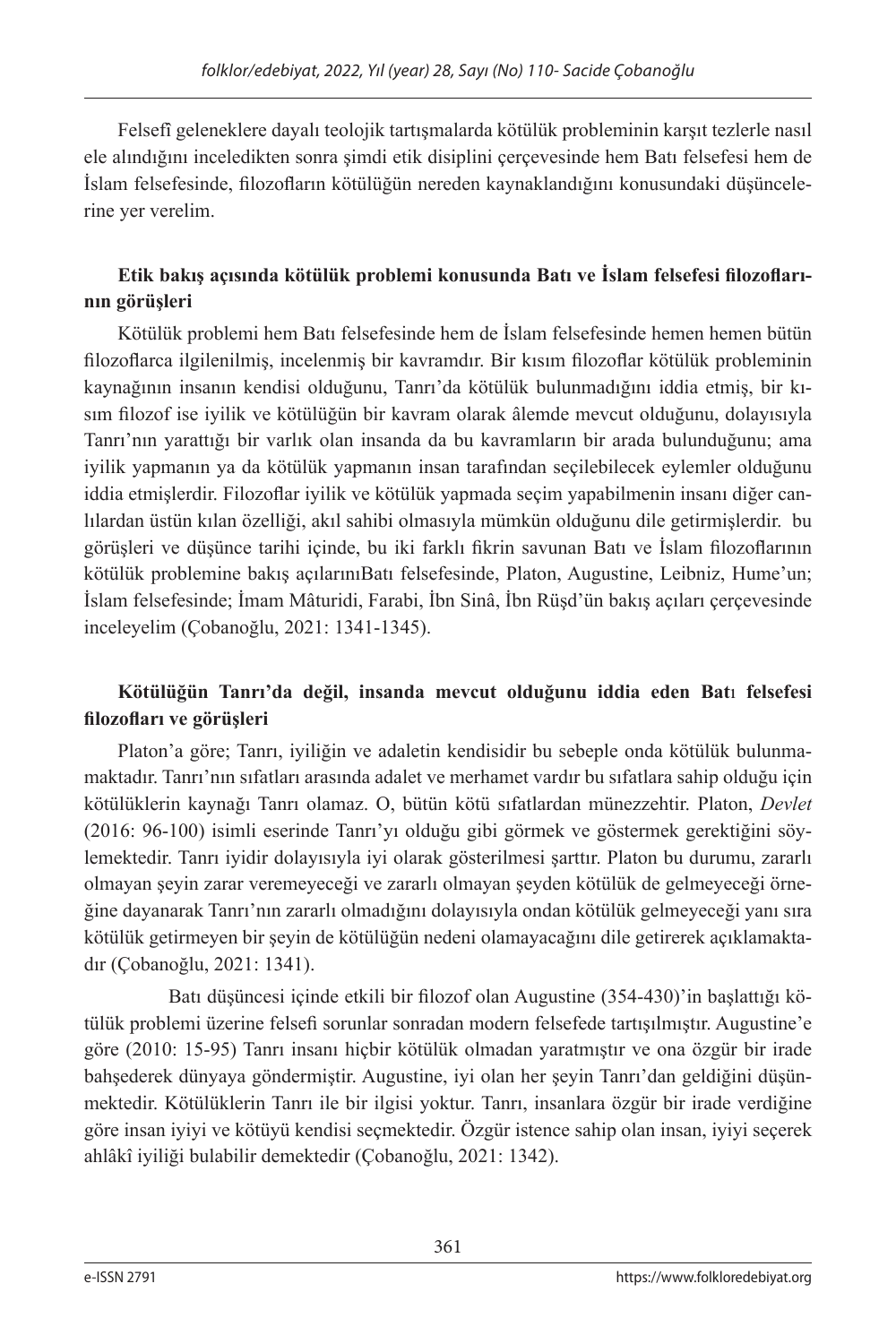Hem filozof hem de bilim adamı olarak matematik, metafizik ve mantık alanlarında ileri sürdüğü düşünceleriyle dikkati çeken Leibniz'e göre (2010: 32-33) Tanrı iyidir ve adildir. İyi ve adil olan Tanrı, evrendeki kötülüklerin kaynağı olamaz. Bu kötülüklerin kaynağı ona akıl vererek yarattığı insanın kendisidir. İnsan, kendisinde mevcut olan özgür irade ile eyleyeceklerine karar vermektedir, bu durumda onun eylediği kötülüklerin sorumlusu, onu yaratan Tanrı olamaz, demektedir. Leibniz'in *Metafizik Üzerine Konuşma* adlı eserinde dile getirdiği fikirlerinin İslam tasavvuf felsefesiyle bir anlamda örtüştüğünü görmekteyiz. Leibniz, Tanrı'nın mükemmel olduğunu düşünmektedir ve Tanrı, bu nedenle her şeyi en mükemmel şekliyle yaratmıştır. Tanrı, evrendeki her mükemmellikte zuhur etmektedir ve bütün mükemmelliklerin toplamıdır. Evreni yaratan Tanrı'da kötülük yoktur ve Tanrı evreni yaratırken kötülüğü beraberinde yaratmamıştır (Çobanoğlu, 2021: 1342).

Deneyimden bağımsız bilginin var olamayacağını söyleyerek usçu varlıkbilgisel kabuller için geçerli bir zemin olmadığını vurgulayan deneyci filozof Hume (1995: 212-215) insanların kötülükle mücadele edecek gücü taşımadıklarını düşünmektedir. *Söyleşiler* adlı eserinde, *Demea* ve *Philo*'nun diyaloglarıyla konuyu ayrıntılı olarak işlemiştir. Yaptığı çıkarım şu şekildedir: *Tanrı, kötülüğü engellemek istediği halde gücü yetmiyor mu? Öyleyse o güçsüzdür. Gücü yetmesine rağmen engellemek istemiyor mu? O halde iyi niyetli bir Tanrı değildir. Hem gücü yetip hem de iyi niyetli ise; evrende karşılaşılan elem verici bunca kötülüğün kaynağı nedir?* Hume, kötülüğün bir izlenimi yoktur demekte ve insanın kötülüğe karşı izlenimi olduğunu söylemenin mümkün görünmediğinden bahsetmekte ve kötülüklerin kaynağının Tanrı olamayacağına işaret etmektedir. İnsanın iyi-kötü, doğru-yanlış ölçütleri farklılıklar göstermektedir çünkü insan yaratılışı gereği sınırlı bir varlıktır. Bu sınırlı insanın eylemleriyle yaptığı kötülükler ahlâkî kötülüklerdir bunların kaynağı Tanrı değil, bizzat insanın kendisidir (Çobanoğlu, 2021: 1342/6).

# **Âlemin bütüncül bir yapıda olduğunu, insanda iyilik ile kötülük kavramının bir arada bulunduğunu iddia eden İslam felsefesi filozofları ve görüşleri**

Hanefî mezhebinin kurucusu İman-ı Azam'ın düşüncelerinin takipçisi olan İslam felsefesi filozofu Mâturidi (Kutlu, 2003: 48) akılcı bir bakış açısına sahiptir; insan akıl sahibi bir varlıktır. Aklı sayesinde iyiyi ve kötüyü yanı sıra güzeli ve çirkini ayırt edebilme yetisine sahiptir. Bu sebeple insanın kötülük yerine iyiliği, çirkin yerine güzeli seçebilir. Yaşanan bazı olaylarda, maruz kalınan birtakım durumlar sebebiyle insan doğruyu ve güzeli seçemeyebilir. Bu noktada başvurulması gereken kişi Allah'ın gönderdiği peygamber ve onun sünnetleridir. Bu sayede insan doğru yolu bulabilir, kendini kötülükten sakınabilir (Çobanoğlu, 2021: 1343).

Eski Grek felsefesini yorumlayarak geliştiren ve siyaset felsefesinin kurucusu sayılan İslam felsefesi filozofu Farabi'ye göre (1987: 59-60) kötülüğün temelde iki çıkış noktası vardır. Bunlardan ilki, mutluluğun zıttı olan kötülüktür, bu bir amaç durumundadır. İkincisi ise, kendi eylemeleri yoluyla kötülüğe ulaşan her şeydir. Bu da özgür irade ile yapılan eylemler sonucunda ortaya çıkmaktadır. Bu iki kötülük şeklinin zıttı da iyilik kavramını karşılamak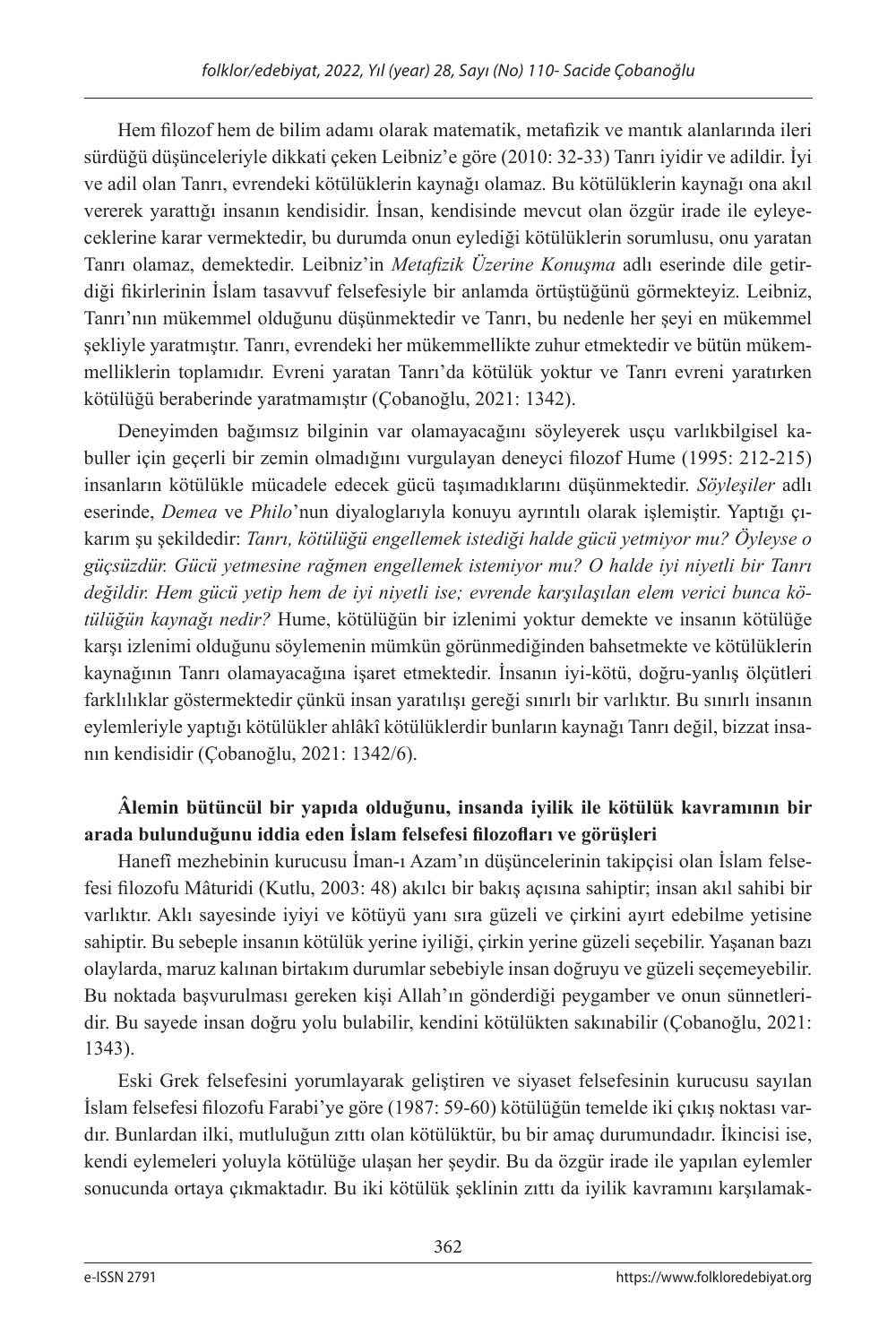tadır. İyilik kavramını da iki çıkış noktasıyla açıklayan Farabi, bunlardan ilkinin mutluluk olduğunu söylemektedir. Mutluluktan öte başka iyilik yoktur. İkinci iyilik ise mutluluğa ulaştıracak her şeydir. Âlemdeki iyilik ise ilk *sebep*tir. Her şeyin varlığı ilk sebebe yani Tanrı'ya bağlıdır. Bu bağlılık adaletin gerekliliğidir. Adaletli liyakat ile birlikte olanlar iyi, liyakattan yoksun olanlar ise kötüdür (Çobanoğlu, 2021: 1343).

Tıp eğitimi almış bir İslam felsefesi filozofu yanı sıra bir gökbilimci olan İbn Sinâ'nın (2012: 263-265) kötülük konusundaki görüşleri Farabi'ye benzemektedir. Âlem bütüncül bir yapıdır bu sebeple âlemin yapısında hem iyilikler hem kötülükler mevcuttur. Tanrı, iyi olandır ve onda ancak iyilikler bulunur. İbn Sinâ'ya göre mutlak bir kötülük olmadığı gibi ne iyilik ne de kötülük birbirinden farklı tabiatlar değildirler. Bu durumu bir örnekle açıklayan İbn Sinâ; ateşin bizatihi varlığı iyidir ve ateşin gerçek iyiliğinin ortaya çıkabilmesi için cüzî bir kötülüğe sebep olmasını kötülük olarak nitelendiremeyiz. Meydana gelen arızî bir kötülükten sebebiyle ateşin kötü olduğunu söylemek onun yok olması gerektiğini ifade etmek ancak daha büyük bir kötülük yapmaktır, demektedir (Çobanoğlu, 2021: 1343).

Bir mutasavvıf ve müderris olan İslam felsefesi filozofu İmam Gazali'ye (1971: 77) göre âlemde bulanan her şey Allah'ın ilmi ve iradesiyle yaratılmıştır. Tanrı, insanların hayrı seçmesinden memnun olmaktadır, bu durumdan hoşnuttur fakat kötülüğü, şerri seçmelerinden hoşnut olmamaktadır. Gazali filozofların Allah'ın sadece iyilikleri yarattığı, kötülükleri yaratmadığı yolundaki düşüncesinin Allah'ın iradesine ters düştüğünü ifade etmektedir. Kâinattaki olup biten her şeyin Allah'ın iradesi ile mümkün olduğunu bu sebeple iyiyi de kötüyü de yaratan Allah olduğunu söylemektedir. Allah, kulların iyiye yönelmesini istemektedir, onların kötüye yönelmesini istemez fakat seçim yapma hakkını, akıl vererek özgür kıldığı kullarına bırakmaktadır (Çobanoğlu, 2021: 1344).

Siyaset, din, hukuk, tıp ve felsefenin pek çok alanında yüzlerce eser kaleme alan ve özellikle Aristotales'in Organon külliyatı üzerine yazdığı şerhlerle dikkati çeken İslam felsefesi filozofu İbn Rüşd (1986: 166-167) kötülük konusunda İbn Sinâ'nın düşünce sisteminden etkilenmiştir. Ona göre, İlk ilke salt iyiliktir ve eksiklikten münezzehtir. Kötülüğün bizatihi varlığı yoktur. Kötülük, bir tözün yokluğu ya da eksikliği sonucunda ortaya çıkmaktadır. Nesnelere düzen vermek gerekliliği noktasında, İlk ilke iyiliktir. Allah eksiklikten ve yokluktan uzaktır onun iradesi her şeyin üstündedir (Çobanoğlu, 2021: 1344).

*Kötülük* olumsuz etik değerinin türevlerinden biri olan *Husumet Oluşturmak ve* İftira Atmak Olumsuz Etik Değerlerini mitolojik, tarihi arka plan ve etik disiplinin bu değerlere bakış açısı çerçevesinde ele aldık. İncelememiz sonucunda toplumsal yaşantı içinde bu olumsuz etik değerlerin ortaya çıkışında; bireylerin psikolojilerinin yanı sıra kişisel etik anlayışlarının etkili olduğunu, olumsuz etik değerlerin etkiye/tepki ve sebep/sonuç yaklaşımıyla ele alabileceğimiz etik eylemler neticesinde ortaya çıktığını söylemek mümkündür.

Şimdi Dede Korkut Hikâyeleri kapsamında, bu olumsuz etik değerleri ele alıp etik eylemlerdeki halk fikirlerini belirleyerek bu çekirdek yapıları bir araya getirecek ve halk felsefesini ortaya koyacağız.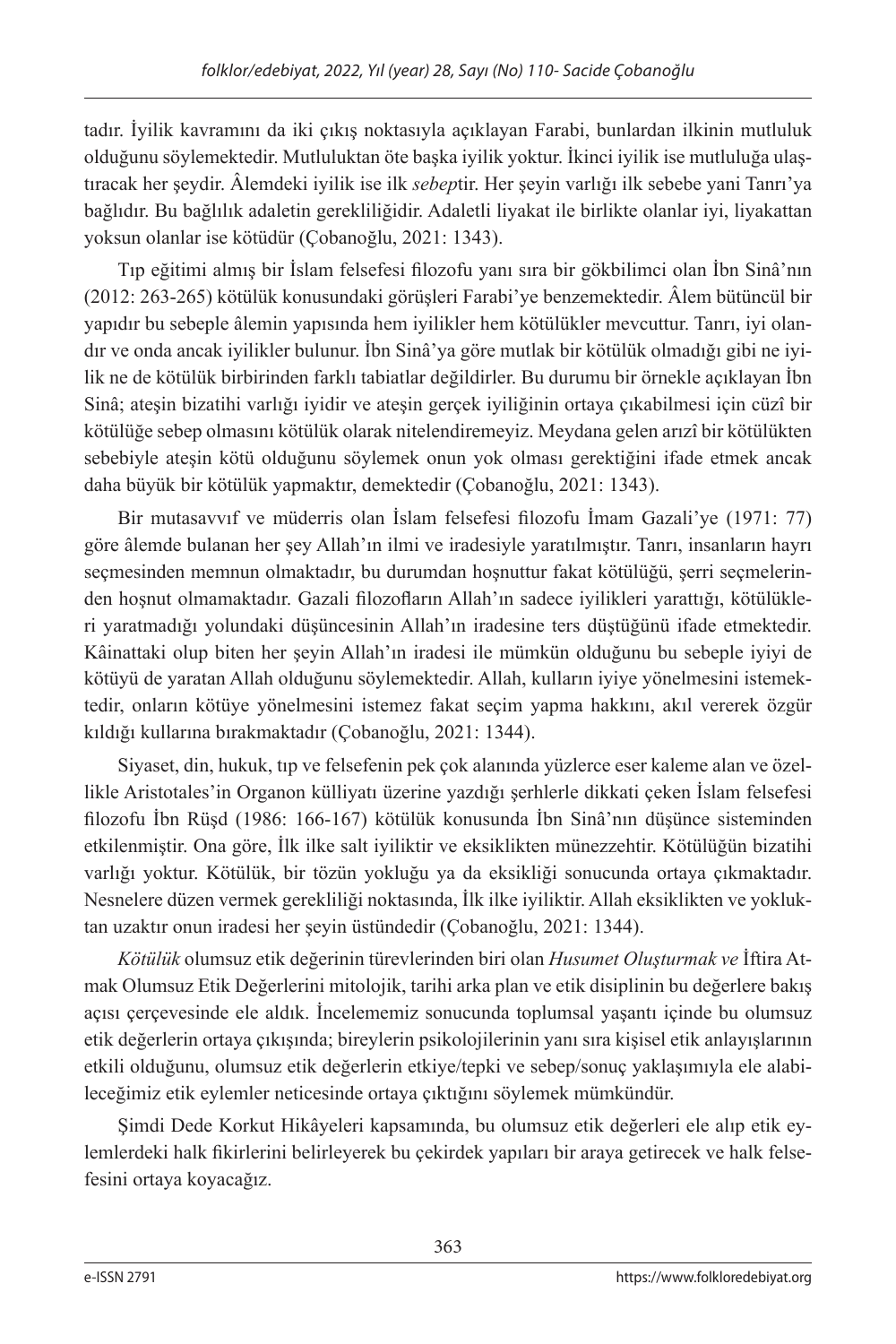# **Dede Korkut Hikâyeleri'nde husumet oluşturmak olumsuz etik değerinin halk felsefesi** Dede Korkut hikâyelerinde, Oğuz toplumu Müslüman bir toplumdur. Tanrı'ya inançlarını her fırsatta göstermektedirler. İnançlı bir toplum olmaları nedeniyle de Oğuzların teolojik tartışmalarda *kötülük problemi*nin ele alındığı karşıt tezlerden *Tanrı inancının temel alındığı etik bakış açısı* başlığı altında, akılcı bir yaklaşımla Âlemin bütüncül bir yapıda olduğunu, insanda iyilik ile kötülük kavramının bir arada bulunduğunu iddia eden İslam felsefesi filozoflarının görüşleri ile uyumlu bir inanç yapısına sahip oldukları görülmektedir. Âlemde bulunan her şeyin Allah'ın iradesiyle yaratıldığını ve iyilik ile kötülüğün insana ait bir olgu olduğu, insanın içinde mevcut bulunduğunu yönündeki kabullerini Kazılık Koca Oğlu Yigenek'in şu sözlerinden anlamak mümkündür:

"Yücelerden yücesin, Kimse bilmez nicesin, Aziz Tanrı, Sen anadan toğmadun, Sen atadan olmadun, Kimse rızkın yimedün, Kimseye güç itmedün, Kamu yirde ahedsin, Sen Allahu samedsin, Âdeme sen tac urdun, Şeytana lanet kıldun, Bir suçdan ötüri dergahdan sürdün, Nemrut göge oh atdı, Karnı yaruk balığı karşu tutdun, Ululığuna haddun yok, Senün boyun kaddun yok, Ya cism ile ceddün yok, Urduğın ulıtmayan ulu Tanrı, Götürdügin göge yetüren görklü Tanrı, Kakıduğın kahr iden kahhar Tanrı, Birligüne sığındum çalabum kadir Tanrı, Meded senden, Kara tonlu kâfire at deperem, İşümi sen onar didi." (Ergin 1986:91-92)

Dede Korkut Hikâyeleri'nden *Husumet Oluşturmak Olumsuz Etik Değeri*, bir bağlamda görülmektedir. Dirse Han Oğlu Boğaç Han boyunda, kırk namert Dirse Han'ın oğlu Boğaç Han'ı kıskanır ve yalanlar uydurarak baba ile oğul arasında husumet yaratmaya çalışırlar. Boğaç ilk avında kendini babasına ispatlamaya çalışmakta ama onun bu hevesi kırk namert tarafından Dirse Han'a oğlunun kendisini öldürmek niyetinde olduğu şeklinde yansıtılmaktadır.

"Ol kırk namerdler aydurlar: Dirse Han görür misin oğlanı, yazıda yabanda geyigi kovar senün önüne getürür, geyiğe atar iken ok ile seni urur öldürür, oğlun seni öldürmedin sen oglunı öldüri görgil didiler." (Ergin 1986: 16)

Anlatıda her zaman, kahramanın yoldaşları olarak *kırk yiğit* tanımlamasıyla nitelendirilmiş olan yiğitlerin bu anlatıda *kırk namert* olarak isimlendirildiklerini görmekteyiz. Bu noktada, yiğitliklerin *erdem sahibi olmak* özelliğinin bu kişilerde mevcut bulunmadığını ifade etmek bakımından, adlarının *yiğit* değil *namert* olarak anıldığını anlamaktayız. Hikâyede husumet oluşturmak olumsuz etik değer olarak ele alınmış ve işlenmiştir. Kazanılması istenen olumlu etik değerler ön plana çıkartılarak olumsuz değerleri taşıyanların sonuçta yaptıklarının bedelini ödedikleri ifade edilmiştir. *Husumet Oluşturmak Olumsuz Etik Değeri*ndeki halk fikirleri şu şekildedir: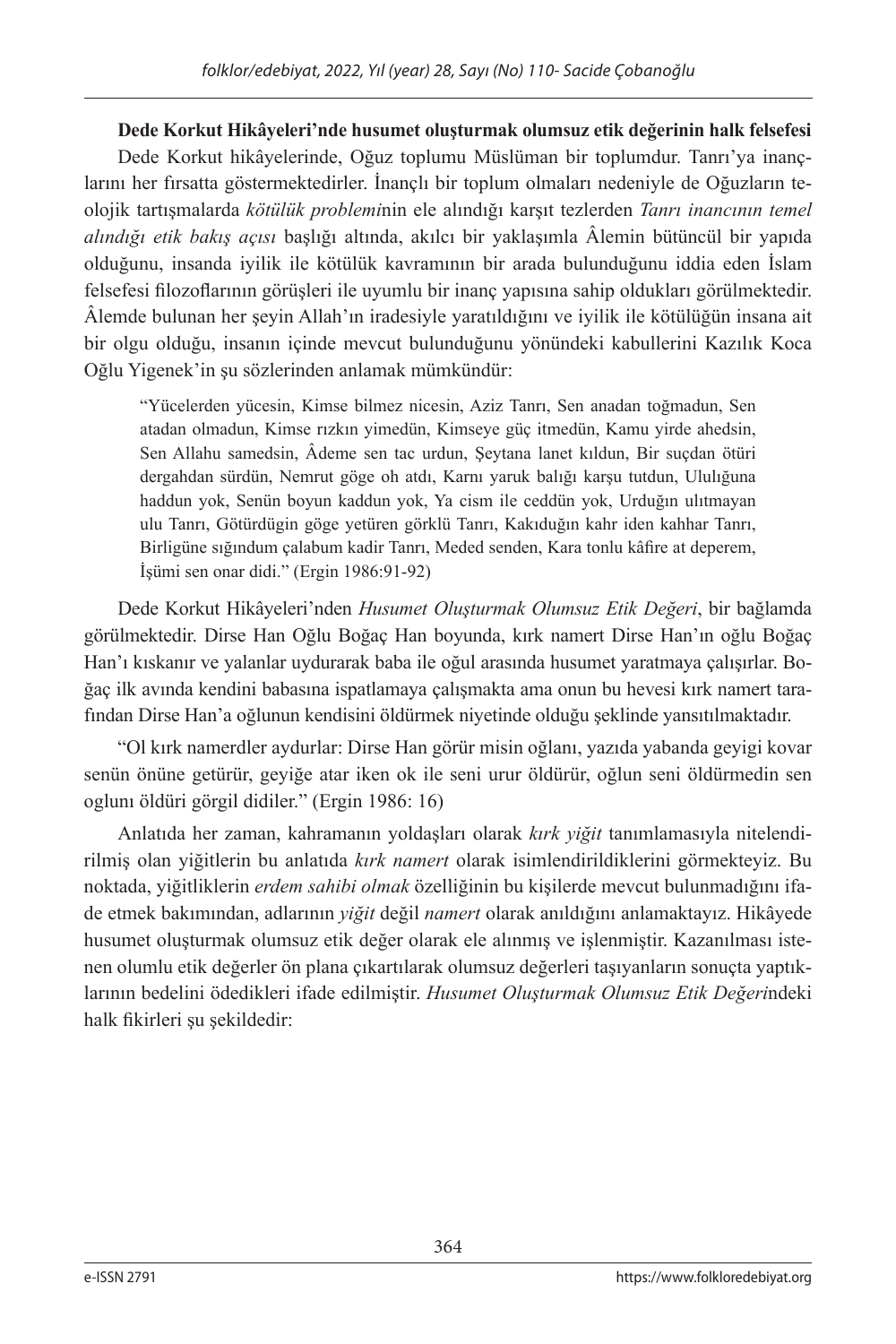## **Husumet oluşturmak olumsuz etik değerinin halkbilimsel temellendirme tablosu**

1.62. Boğaç Han'ı Kıskanan Kırk Namerdin Dirse Han'a Söyledikleri Yalanlarla Baba Oğul Arasında Husumet Oluşturmaya Çalışmaları

Halkbilimsel Anlamda Halk Fikirleri/Metaetiksel Anlamda Önermeler

1. Yöneticiler düşünmeden muhakeme ve istişare etmeden söylenen her şeye inanarak karar almamalılardır.

2. Yöneticiler kendilerine söylenen sözlerin art niyetli, düzmece sözler olabilme ihtimalini göz önünde bulundurmalılardır.

3. Oğuz töresince ataya saygı gereği diğer toplumsal eylemlerde olduğu gibi av eyleminde de ataya öncelik tanımak esastır.

(Çobanoğlu, 2021: 1338)

*Husumet Oluşturmak Olumsuz Etik Değeri*nin Halkbilimsel Temellendirme Tablosu'nda yer alan etik olaylardan yola çıkarak temellendirdiğimiz, halkbilimsel anlamda halk fikirleri ile metaetiksel anlamda önermeler doğrultusunda;

Halk felsefesi (dünya görüşü): Oğuzların; yöneticilerin düşünmeden, muhakeme ve istişare etmeden söylenen her şeye inanarak karar almamaları, söylenen sözlerin husumet oluşturulmaya çalışılarak söylenmiş olabileceği ihtimalini göz önünde bulundurmaları gerektiği kabulleri çerçevesinde yapılandırdıkları bir dünya görüşüne sahip oldukları görülmektedir.

## **Dede Korkut Hikâyeleri'nde iftira atmak olumsuz etik değerinin halk felsefesi**

İftira Atmak Olumsuz Etik Değeri Dede Korkut Hikâyeleri'nde bir bağlamda görülmektedir. Dirse Han'ın oğlu Boğaç Han boyunda, Boğaç Han'a iftira atan kırk namert, kendi iradeleriyle kendi özgür seçimleriyle kötülük yapmayı seçmişledir. İçlerindeki önleyemedikleri iktidar hırsı ve kıskaçlık duygusuyla Boğaç Han'a iftira atmışlardır. Onu bu hiç de adil olmayan bu yolla alt etmeye çalışmışlardır.

"Görür misin Dirse Han neler oldı, yarımasun yarçımasun, senün oğlun kür kopdı erçel kopdı, kırk yiğidin yoyına aldı, kalın oğuzun üstine yorıyış itdi, ne yirde gözel kopıyise çeküp aldı, ağ sakallu kocanun ağzın sögdi, ağ pürçeklü karınun südin tartdı." (Ergin 1986:15-16)

Fakat hikâyelerde verilmek istenen toplumsal mesajlar doğrultusunda, kötülük her zaman onu yapana zarar vermekte ve hikâyenin sonunda kırk namert yaptıkları bu kötülüğün cezasını çekmektedirler. İftira Atmak Olumsuz Etik Değerindeki halk fikirleri şu şekildedir:

## **İftira atmak olumsuz etik değerinin halkbilimsel temellendirme tablosu**

1.63. Kırk Namerdin Boğaç Han'ı, Dirse Han'ın Gözünden Düşürmek İçin Ona İftira Etmeleri Halkbilimsel Anlamda Halk Fikirleri/Metaetiksel Anlamda Önermeler:

Kıskançlık duygusu ve iktidar hırsı önlemediği zaman iftira etmeye yol açar.

(Çobanoğlu, 2021: 1341)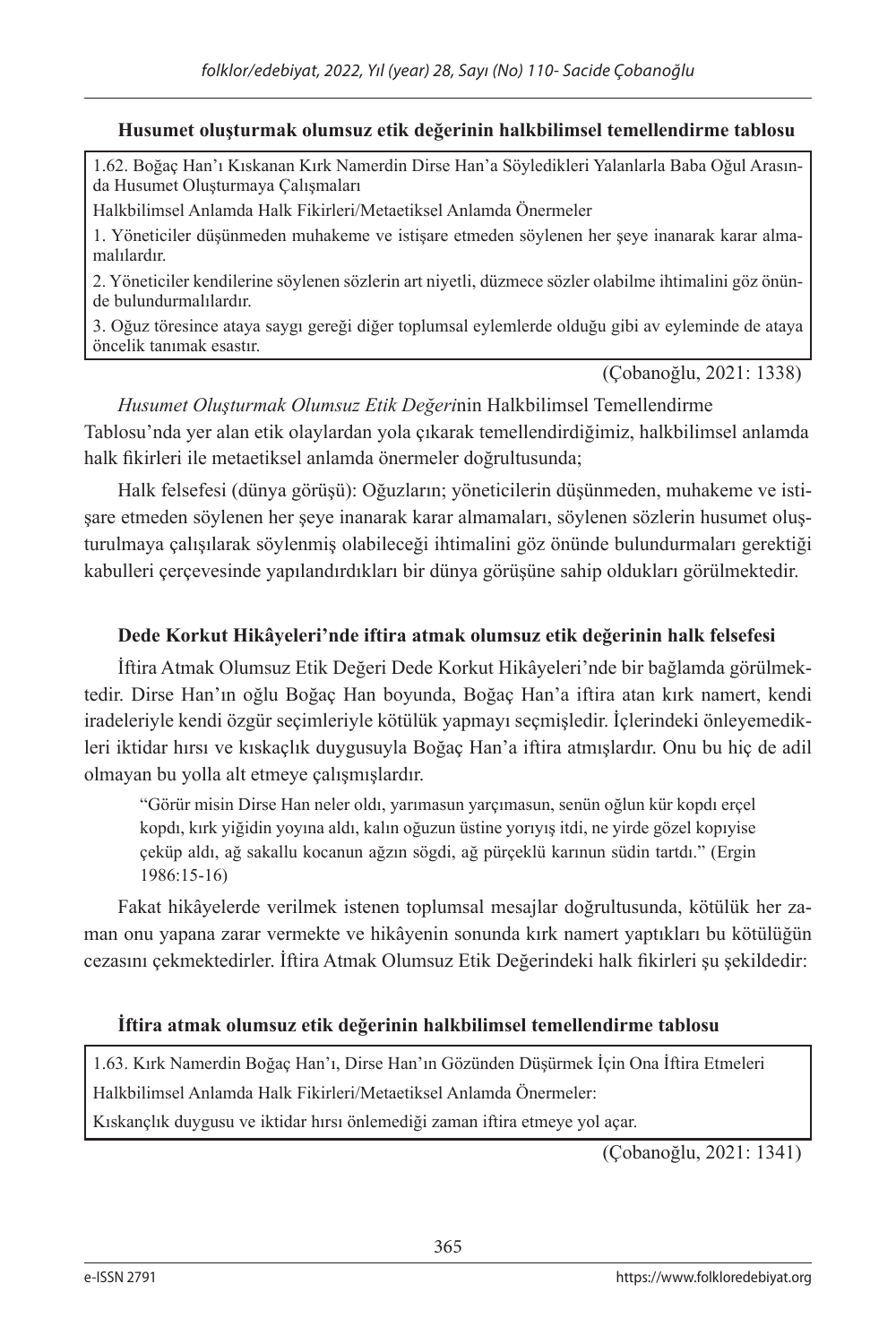*İftira Atmak Olumsuz Etik Değerinin* Halkbilimsel Temellendirme Tablosu'nda yer alan etik olaylardan yola çıkarak temellendirdiğimiz, halkbilimsel anlamda halk fikirleri ile metaetiksel anlamda önermeler doğrultusunda;

Halk felsefesi (dünya görüşü): Oğuzların; kıskançlık duygusu ve iktidar hırsının önlenmesinin zorunluluğu, insanın kendisini kötülük değil, iyilik yapmaya yöneltmesinin gerekliliği kabulleri çerçevesinde yapılandırdıkları bir dünya görüşüne sahip oldukları görülmektedir.

# **Bulgular**

Dede Korkut Hikâyeleri'nde, *Husumet Oluşturmak ve İftira Etmek Olumsuz Etik Değerleri*nin, *Halbilimsel Metaetik Kuram* çerçevesinde ve kuramın inceleme yöntemi olan *Halkbilimsel Temellendirme Metaetiksel Çözümleme Yöntemi* ile yaptığımız çalışma sonucunda;

Kötülük probleminin insanlık tarihi kadar uzak bir geçmişe sahip olduğu ve problemin çözümde kötülük kavramının; *Ahlakî kötülük, Fizikî kötülük ve Metafizik kötülük* olarak üç başlıkla kategorize edildiği ve *Husumet Oluşturmak ve İftira Etmek Olumsuz Etik Değerleri*nin Ahlakî kötülük başlığı altında yer aldığı tespit edilmiştir. Bu olumsuz etik değerler, Halkbilimsel Metaetik Kuram'ın, ahlaksal yaşamı gelenekler çerçevesinde yapılandırılabilir iddiası doğrultusunda yaptığımız tasnifte Ahlakî gelenekler kısmında yer almaktadır.

*Husumet Oluşturmak ve İftira Etmek Olumsuz Etik Değerleri*nin mitolojik arka planına baktığımızda, dünya mitolojilerinden; Yunan mitolojisi, Sümer mitolojisi, Mısır mitolojisi ve Türk mitolojisinde kötülük probleminin büyük önem taşıdığı ve dünyanın yeryüzü ile yer altı olmak kaydıyla ikiye ayrılarak yeryüzünün iyiliği, yer altının kötülüğü temsil etmekte oldukları ve söz konusu kavramların mitolojik varlıklarda bedenleşerek ifade buldukları tespit edilmiştir. Toplumların hassasiyetlerinin göstergesi olan olumsuz etik değerler konusunda, özellikle Türk mitolojisinde bu iki olumsuz etik değere sıklıkla yer verildiğinin görülmesi; bu iki olumsuz etik değerin Türk kültüründeki öneminin vurgulaması amacını taşıdığı ve eylenmemeleri yolunda önlem alınması gerekliliğinin ön planda olduğu kanaatine varılmıştır.

Kötülük probleminin dinî arka planda, Müslümanlık, Hıristiyanlık, Musevilik kutsal kitaplarda ilk günah ile ifade bulduğu ve dinler arasında ortaklık gösterdiği tespit edilmiştir. Yine iki olumsuz etik değerin varlığı ve önemine binaen; Kuran-ı Kerim'de Yusuf kıssasının bulunduğu, İslam tarihine yaşanmış iki önemli vakanın varlığı, sözlü kültür anlatılarından destanlar ve halk hikâyelerinde de iki olumsuz etik değerin sıklıkla yer aldığı tespit edilmiştir.

Etik disiplini çerçevesinde kötülük probleminin, Tanrı inancının ve Tanrı inançsızlığının varlığı temel alınarak iki ana başlığa ayrıldığı ve Batı ile İslam filozoflarının konuya dair görüşlerinin de kötülüğün Tanrı'da bulunduğu ve kötülüğün âlemin bütüncül yapısında bulunduğu şeklinde iki farklı düşünce doğrultusunda ilerlediği görülmüştür.

Dede Korkut Hikâyeleri'nde olumsuz iki etik değerin Dirse Han Oğlu Boğaç Han Boyu'nda, birer bağlamda yer aldıkları, bu etik eylemlerdeki halk fikirleri ile önermeler doğrultusunda; Oğuz toplumunun halk felsefesinde *Husumet Oluşturmak ve İftira Atmak Olumsuz Etik Değerleri*nin tasvip edilen etik değerler olmadıkları ve bu olumsuz etik değerleri eyleyenlerin cezalandırıldıkları tespit edilmiştir.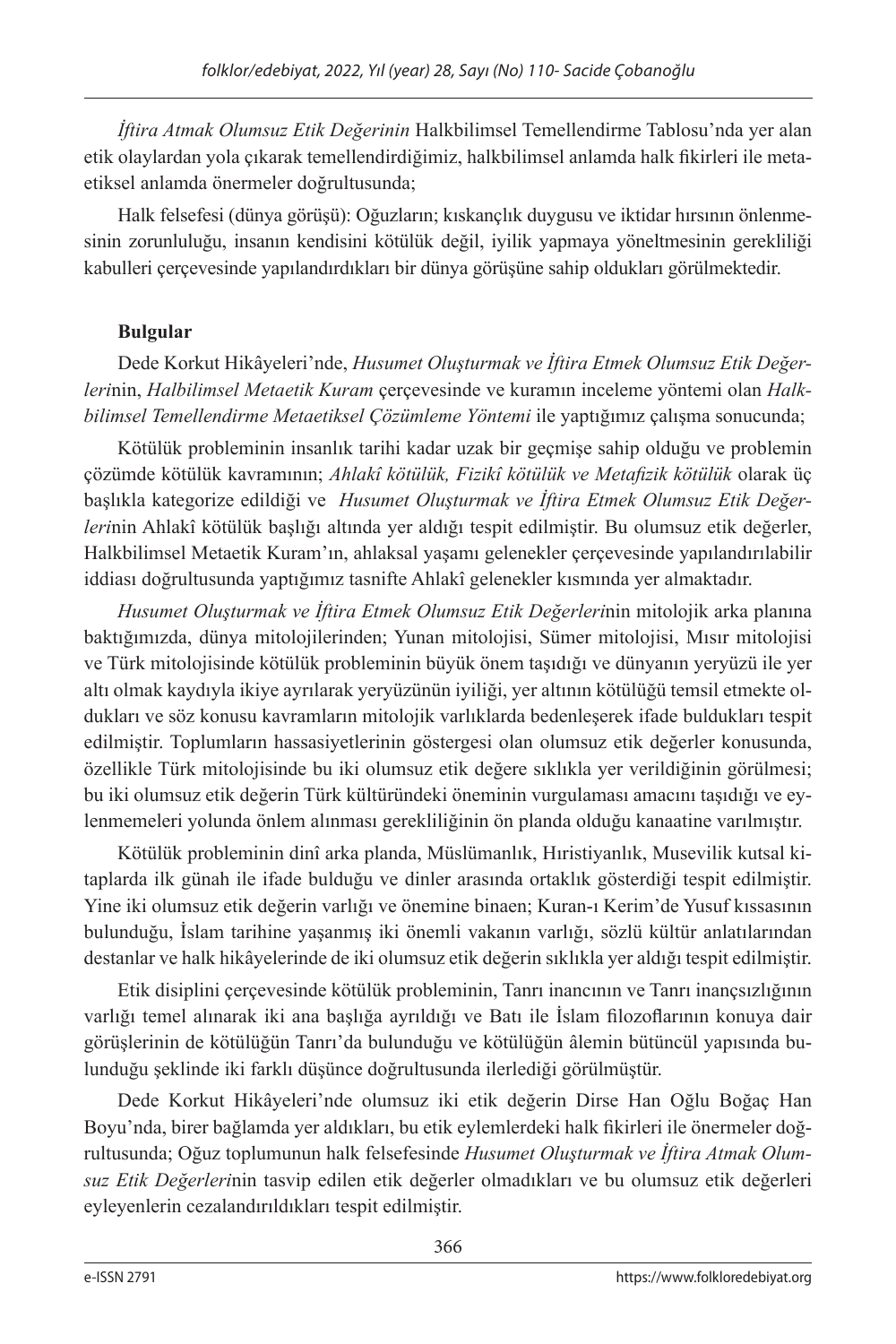## **Sonuç**

Halkbilimsel Metaetik Kuram; toplumların ahlaksal yaşamlarının gelenekleri, görenekleri, âdetleri, töreleri ve örfleri doğrultusunda yapılandığını, bu sosyal normların bağlamını da halk fikirleri ve halk fikirlerinin bir araya gelerek oluşturdukları halk felsefesinin üstlendiğini ortaya koyan bir kuramdır. Kuram, olumlu etik değerlerin etik analizini yaptığı gibi olumsuz etik değerlerin de etik analizini yapmaktadır. Olumsuz etik değerler, halk felsefesinde nelerin yapılmaz olarak kabul edildiklerini, nelerin affedilmez olarak nitelendirildiklerini gösteren önemli etik değerlerdir.

Halkbilimsel Temellendirme Metaetiksel Çözümleme Yöntemi'yle yaptığım çalışma sonucunda; Oğuz toplumu Müslüman bir toplumdur. İnançlı bir toplum olmaları nedeniyle teolojik tartışmalarda *kötülük problemi*nin ele alındığı karşıt tezlerden akılcı bir yaklaşımla, *Tanrı inancının temel alındığı etik bakış açısı*na göre eylem geliştirdikleri *ve* Âlemin bütüncül bir yapıda olduğunu, insanda iyilik ile kötülük kavramının bir arada bulunduğunu iddia eden İslam felsefesi filozoflarının görüşleri ile uyumlu bir inanç yapısı sergiledikleri görülmektedir.

Oğuz toplumunda *Husumet Oluşturmak Olumsuz Etik Değeri*nin halk felsefesinde; yöneticilerin düşünmeden, muhakeme ve istişare etmeden söylenen her şeye inanarak karar almamaları gerektiği ve söylenen sözlerin husumet oluşturmak amacıyla söylenmiş olabileceği ihtimalini göz önünde bulundurmalarının önemi vurgulanmaktadır. Bu konuda Oğuz toplumuna uyarı yapılmaktadır.

Oğuz toplumunda İftira Atmak *Olumsuz Etik Değeri*nin halk felsefesinde; kıskançlık duygusu ve iktidar hırsının önlenmesinin zorunluluğu, insanın kendisini kötülük değil, iyilik yapmaya yöneltmesinin gerekliliğine dikkat çekilmektedir. Hikâyelerde bu gerekliliğin ön planda tutulması ve nesilden nesle aktarımının sağlanması yönündeki halk fikirleriyle örülü etik eylemler yer almaktadır.

Hiç kuşkusuz günümüzdeki etik problemlerinin çözümünde bir kişinin ya da bir toplumun bulduğu yöntemlerin bütün toplumlara uygulanabilir olması mümkün değildir. Bu anlamda her toplum etik problemlerinin çözümünde, kendi mitolojik alt yapısı, kendi kadim öğretileri ve kendi tarihi yolculuğu çerçevesinde yol alacak ve problemlerine çözüm arayacaktır. Bu noktada Türk toplumu olarak bizlerin, Türk halk felsefesini bütün yönleriyle örnekleyerek gerek yöneticiler gerekse yönetilenler açısından bir prototip ortaya koyan Dede Korkut Kitabı'ndaki halk fikirlerini güncelleştirerek halk felsefesini içselleştirerek hayatımıza uyarlamamız gerekmektedir.

Halkbilimsel Metaetik Kuram'ın anlatılara nasıl uygulandığını örneklediğim bu çalışma, halkbilimi alanında bir ilk durumundadır ve Türk kültürünü, Türk halk felsefesini ifade eden eserlerimizin etik indeksini hazırlamak için yapılacak çalışmalara örnek oluşturmak amacını taşımaktadır. Halkbilimsel Metaetik Kuram bu yönde yapılacak çalışmalarla günümüz Türk toplumunun etik problemlerinin çözümüne katkıda bulunabilmek hedefiyle ortaya konmuş bir kuramdır.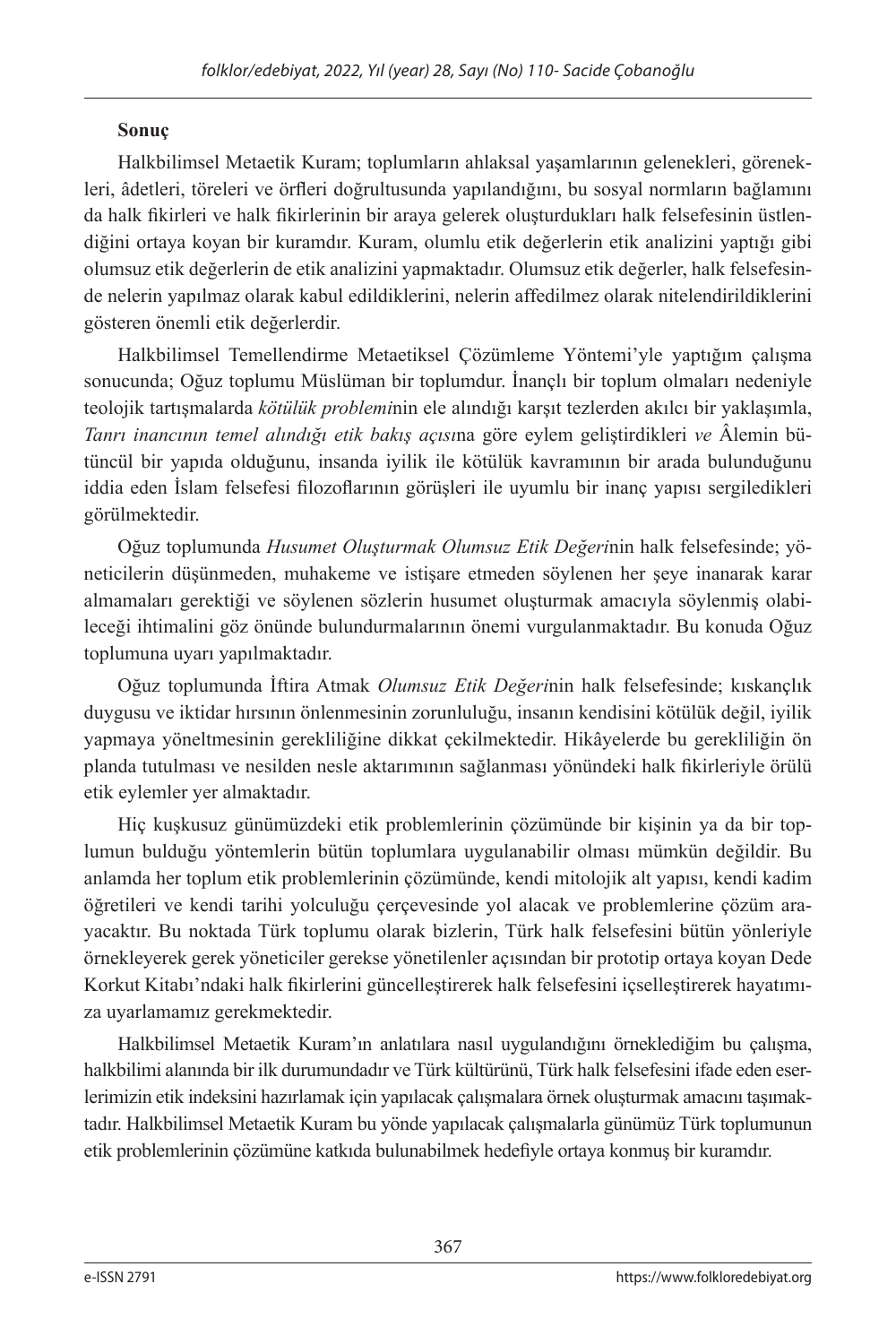## **Not**

Konuyla ilgili daha önceki çalışmamızın çok hacimli bir çalışma olması sebebiyle bu çalışmamızda yöntemimizin 7. maddesine yer vermiş bulunmaktayız. Tablolarda yer alan 2 rakamlı numaralandırmada birinci rakam, hikâyelerin Dede Korkut Kitabı'daki sırasını; ikinci rakam, hikâyedeki etik eylem/moral olgu sırasını ifade etmektedir. Konuyla ilgili daha önceki çalışmamızda, Dede Korkut Hikâyeleri'nde ve mukaddimede toplam olarak 173 olumlu ve olumsuz etik değer tespit edilmiştir. Olumlu ve olumsuz etik değerlerin toplam bağlam sayısı 929'dur. 126 olumlu etik değer 777 bağlam sayısıyla; 47 olumsuz etik değer 152 bağlam sayısıyla Dede Korkut Kitabı'nda yerlerini almaktadırlar. Çalışmanın tamamı için bkz. (Çobanoğlu 2021a:I-814; Çobanoğlu 2021b: 814-1771).

## **Araştırma ve Yayın Etiği Beyanı**

Bu makale tamamıyla özgün bir araştırma olarak planlanmış, yürütülmüş ve sonuçları ile raporlaştırıldıktan sonra ilgili dergiye gönderilmiştir. Araştırma herhangi bir sempozyum, kongre vb. sunulmamış ya da başka bir dergiye değerlendirilmek üzere gönderilmemiştir.

## **Research and Publication Ethics Statement**

This is a research article, containing original data, and it has not been previously published or submitted to any other outlet for publication. The authors followed ethical principles and rules during the research process. In the study, informed consent was obtained from the volunteer participants and the privacy of the participants was protected.

## **Yazarların Makaleye Katkı Oranları**

Bu makaledeki birinci yazar % 100 düzeyinde çalışmanın hazırlanması, veri toplanması, sonuçların yorumlanması ve makalenin yazılması aşamalarına katkı sağlamıştır.

### **Contribution Rates of Authors to the Article**

The first author in this article contributed to the 100% level of preparation of the study, data collection, interpretation of the results and writing of the article.

### **Destek Beyanı**

Bu çalışma herhangi bir kurum veya kuruluş tarafından desteklenmemiştir.

### **Support Statement (Optional)**

This work was not supported by any institution or organization.

## **Çıkar Beyanı**

Çalışma hazırlanırken; veri toplanması, sonuçların yorumlanması ve makalenin yazılması aşamalarında yazarlar arasında herhangi bir çıkar çatışması durumu söz konusu olmamıştır.

### **Statement of Interest**

There is no conflict of interest between the authors of this article.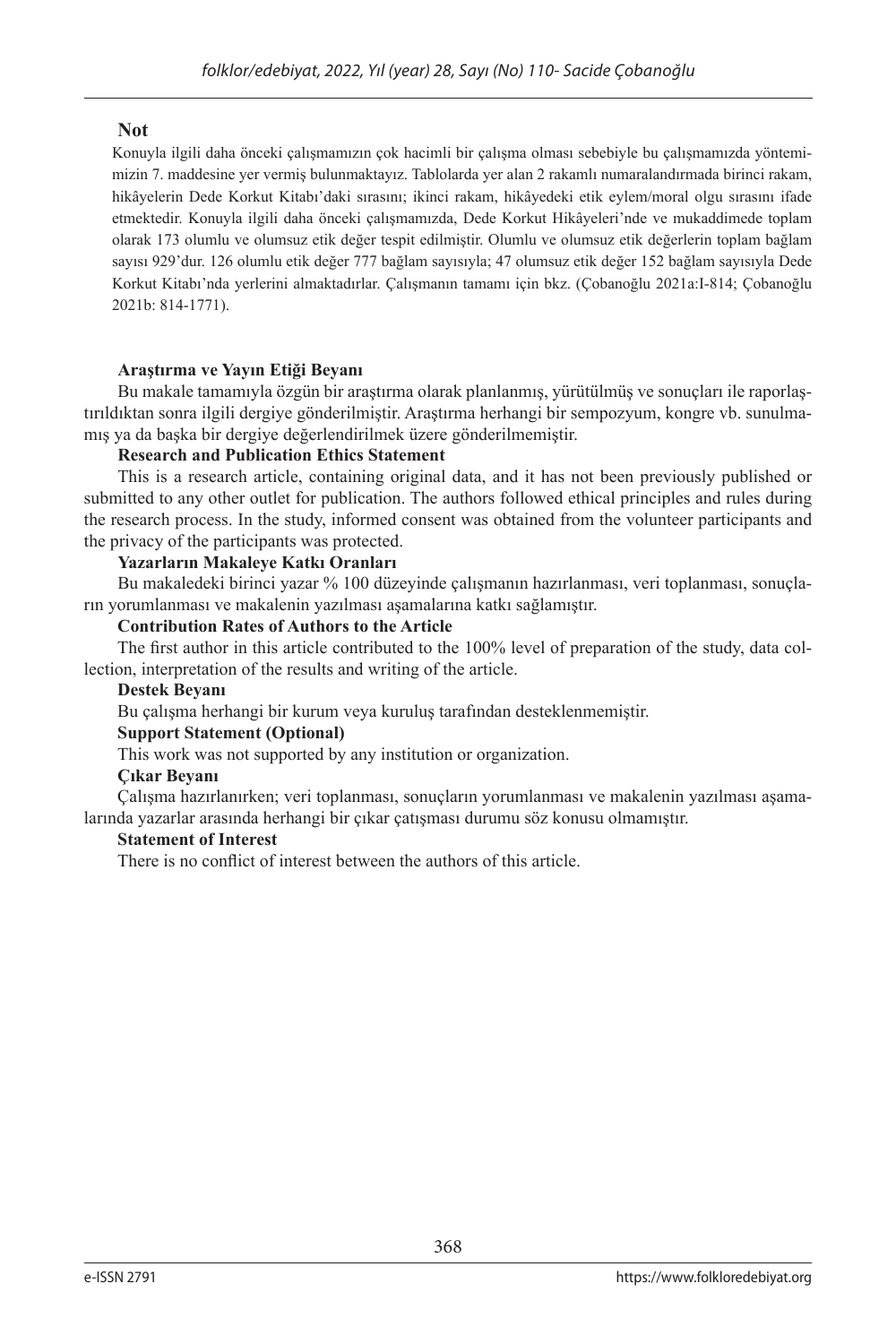## **Kaynakça**

- Akman, D, M ve Köktan, Y. (2019). Türk ve Yunan mitolojilerindeki yer altı âlemine ait unsurlar. *Türük Uluslararası Dil, Edebiyat ve Halkbilimi Araştırmaları Dergisi*, (19), 209-220.
- Algül, H. (2000). Tarihten örneklerle iftira olayına tahlilî bir bakış. *Uludağ Üniversitesi İlahiyat Fakültesi Dergisi*, 9(9), 131-142.
- Augustinus, A. (2010). *İtiraflar* ((Ç. Dürüşken. Çev.) Kabalcı.
- Bayat, F. (2007). *Türk mitolojik sistemi Cilt 1-2*, Özener.
- Boratav, P, N. (1931). *Köroğlu destanı*. Adam.
- Cevizci, A. (2002). *Etiğe giriş*. Engin.
- Cevizci, A. (2015). *Etik ahlâk felsefesi*. Say.
- Çığ, M, İ. (1994). Sümerlilerden Yahudilik, Hıristiyanlık ve Müslümanlığa ulaşan etkiler ve din kitaplarına giren konular. *Belleten Türk Tarih Kurumu*, (58) 223, 685-724.
- Çobanoğlu, Ö. (2000). Geleneksel dünya görüşü veya halk felsefesinin halkbilimi çalışmalarındaki yeri ve önemi üzerine tespitler. *Milli folklor* (45), 12-14.
- Çobanoğlu, S. (2018). *Sözlü edebiyat ve anlatım tutumu*. Akçağ.
- Çobanoğlu, S. (2020b). *Türk mitolojisinden masallar I, II*. Bilge Kültür Sanat.
- Çobanoğlu, S. (2020a). Halkbilimsel açıdan Türk dünyası sosyokültürel bağlamında etik ve metaetik. *Uluslararası halkbilimi araştırmaları dergisi* (5), 147-168*.*
- Çobanoğlu, S. (2021a). *Halkbilimi bağlamında Dede Korkut Hikâyeleri'nin halk felsefesi ve metaetiksel çözümlemesi* [Yayımlanmamış doktora tezi]. Yıldırım Beyazıt Üniversitesi, *I:* I- 814.
- Çobanoğlu, S. (2021b). *Halkbilimi bağlamında Dede Korkut Hikâyeleri'nin halk felsefesi ve metaetiksel çözümlemesi* [Yayımlanmamış Doktora Tezi]. Yıldırım Beyazıt Üniversitesi, II: 814-1771.
- Çobanoğlu, S. (2021c). Halkbilimsel bakış açısı ve disiplinlerarası bir yaklaşımla halkbilimi etik ve metaetik ilişkisi. *Avrasya uluslararası araştırmalar dergisi* (9), 402-418.
- Dundes, A. (1972). *Folk ideas as units of worldview*. Toward New Perspectives in Folklore, (Ed. Americo Paredes ve R. Bauman) The University of Texas Press, 93-103.
- Ebû Hamid Muhammed el-Gazali, (1971). *İtikad'da orta yol* (K. Işık. Çev.) Ankara Üniversitesi İlahiyat Fakültesi.
- Ergin, M. (1986). *Dede Korkut kitabı metin-sözlük*. Ebru.
- Erhat, A. (1996). *Mitoloji sözlüğü*. Remzi.
- Erkocaaslan, R. (2008). *Hz. Peygamber dönemi savaşlarından benî mustalik gazvesi ve ifk olayı* [Yayınlanmamış yüksek lisans tezi]. Harran Üniversitesi. 43-44.
- Farabi, (1987). *Ebû Nasr: Füsusu-l medeni* (H. Özcan. Çev.) İzmir Dokuz Eylül Üniversitesi.
- Hume, D. (1995). *Din üstüne* (M. Tuncay. Çev.) İmge.
- Işık K. (1967). *Mutezile'nin doğuşu ve kelami görüşleri. Ankara Üniversitesi* İlahiyat Fakültesi. *LXXVI.*
- İbn Rüşt.(1986). *Tehafüd et-tehafüt* (K. Işık. M. Dağ. Çev.) On Dokuz Mayıs Üniversitesi.
- İbn Sinâ. (2012). *En-necat* (K. Şenel. Çev.) Kabalcı.
- Kutlu S. (2003). *M*âturîdî ve maturidilik. Kitâbiyat.
- Koç, D. (2020). Antik dönem mitolojilerinde ahlakî kötülüğün görsel yansımaları [Yüksek lisans tezi]. Hacettepe Üniversitesi Güzel Sanatlar Enstitüsü.